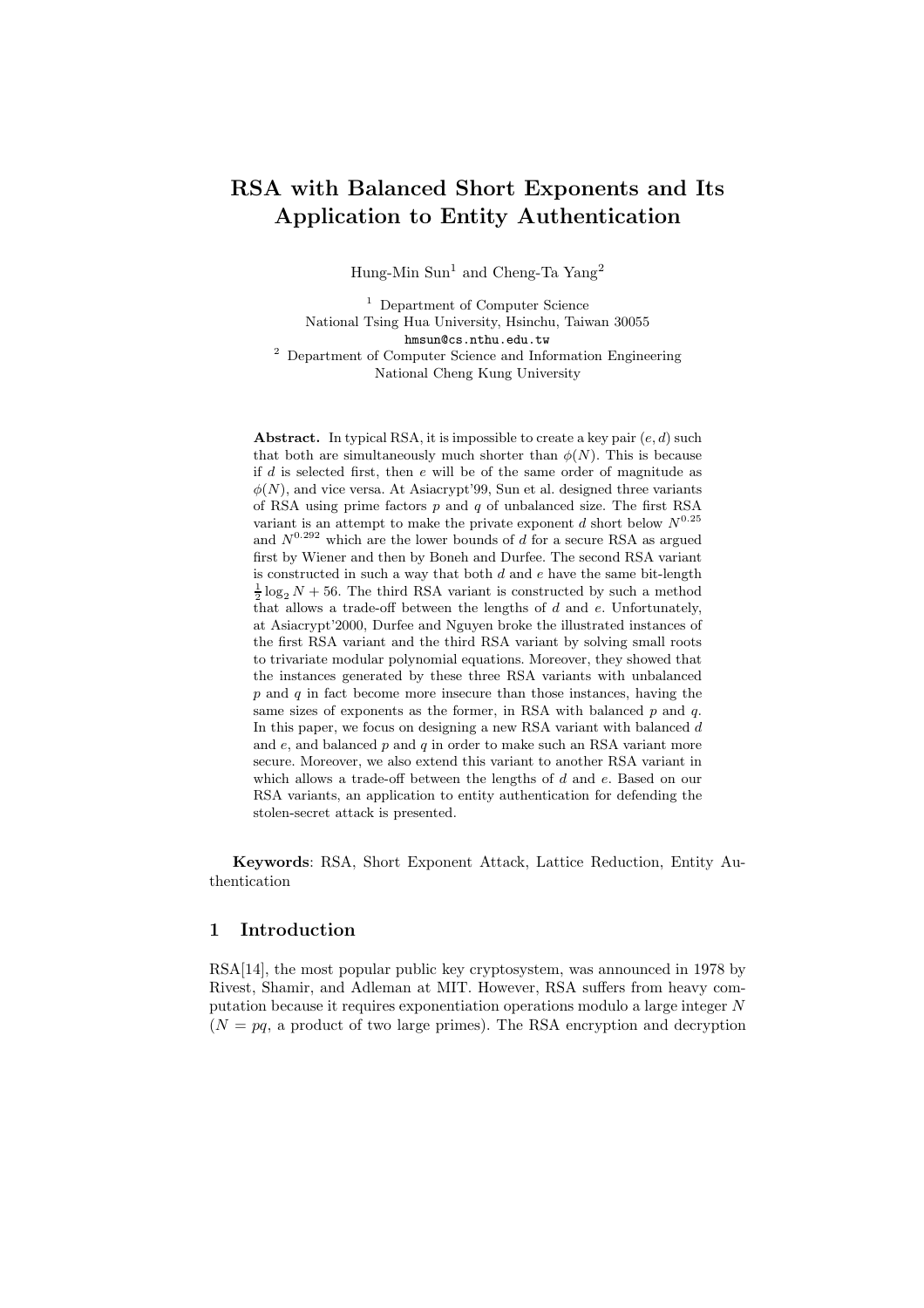time is almost proportional to the number of bits in the exponent. In order to reduce the RSA encryption (signature verification) time or decryption (signature generation) time, it is important to choose a small public exponent or a short private exponent. Generally speaking, in standard RSA, encryption are much faster than decryption because the public exponent is usually selected as  $2^{16}+1$ , while the private exponent is of the same order of magnitude as  $\phi(N)$ . In some applications, one would like to accelerate decryption process. Thus selecting a short private exponent is preferred. In such a case, the encryption will be cost-inefficient because the size of public exponent will be of the same order of magnitude as  $\phi(N)$ . Towards to the use of RSA with short private exponent, one must be careful with the short exponent attacks on RSA. In 1990, Wiener[21] first showed that the instances of RSA cryptosystem with short secret exponent  $(d < N^{0.25})$  are insecure because one could find the short private exponent d in polynomial time by using the continued fractions algorithm. In 1999, Boneh and Durfee [2] showed how to improve the bound of Wiener up to  $d < N^{0.292}$ . Their attack is based on the famous  $L^3$ -lattice reduction algorithm<sup>[10]</sup> by Coppersmith[4] on finding small roots of particular bivariate modular polynomial equations.

At Asiacrypt'99, Sun, Yang, and Laih[17][18] designed three variants of RSA using prime factors  $p$  and  $q$  of unbalanced size. The first RSA variant is an attempt to make the private exponent d short below Wiener's bound[21] and Boneh and Durfee's bound<sup>[2]</sup>. In this variant, the RSA system is constructed from  $p$ and  $q$  of different sizes in order to defend against the well-known short private exponent attacks. They claimed that when  $p$  and  $q$  are unbalanced enough,  $d$  can be even smaller than  $N^{0.25}$ . A suggested choice of parameters is: p of 256 bits, q of 768 bits, and d of 192 bits. Note that in this variant, e is determined as that in typical RSA, hence e is of 1024 bits. The second RSA variant is constructed in such a way that both d and e have the same bit-length  $\frac{1}{2} \log_2 N + 56$  by choosing unbalanced p of  $\frac{1}{2} \log_2 N - 112$  bits and q of  $\frac{1}{2} \log_2 N + 112$  bits respectively. The motivation of this variant is for balancing and minimizing both public and private exponents. A suggested choice of parameters is:  $p$  of 400 bits,  $q$  of 624 bits, d of 568 bits, and e of 568 bits. The third RSA variant is constructed by such a method that allows a trade-off between the lengths of  $d$  and  $e$  (that is  $\log_2 e + \log_2 d \approx \log_2 N + l_k$ , where  $l_k$  is a predetermined constant, e.g., 112) under the limitation of  $\log_2 p + \log_2 d \leq \log_2 N$  (assuming  $p < q$ ). The purpose of this variant is for rebalancing the computation cost between encryption and decryption. By this method, one may shift the work from decryptor to encryptor. An illustrated instance of RSA has the parameters:  $p$  of 256 bits,  $q$  of 768 bits, d of 256 bits, and e of 880 bits. Unfortunately, Durfee and Nguyen[5] broke the illustrated instances of the first RSA variant and the third RSA variant by solving small roots to trivariate modular polynomial equations. They also showed that the instances generated by these three RSA variants with unbalanced  $p$  and q in fact become more insecure than those instances, having the same sizes of exponents as the former, in RSA with balanced  $p$  and  $q$ . In this paper, we are interested in enhancing the security of Sun et al.'s RSA variants by using bal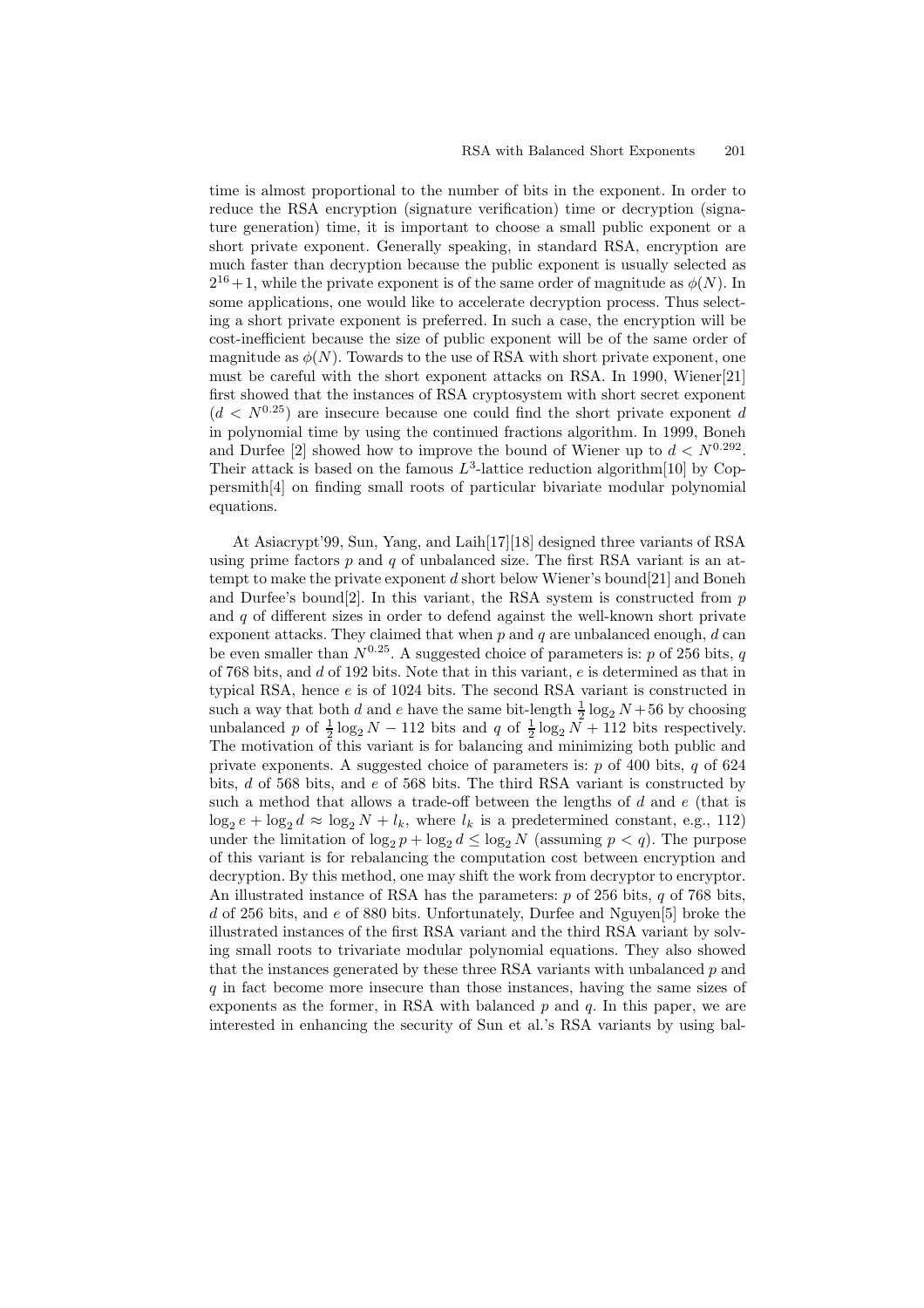anced  $p$  and  $q$ . It is clear that for the first RSA variant, the improved one with balanced p and q is in fact the standard RSA. Hence, it is impossible to make d short below Boneh and Durfee's bound and Wiener's bound. Therefore, we will not focus on the first variant. For the second RSA variant, it is unable to make  $p$ and q balanced because p is of  $\frac{1}{2} \log_2 N - 112$  bits and q is of  $\frac{1}{2} \log_2 N + 112$  bits in this variant. For the third RSA variant, the possible constructed RSA with balanced p and q are only those instances of RSA with d of  $\frac{1}{2} \log_2 N$  bits and  $e$  of  $\frac{1}{2} \log_2 N + l_k$  bits. This is due to the limitation of  $\log_2 p + \log_2 d \le \log_2 N$ . In this paper, we focus on designing a new RSA variant with balanced  $p$  and  $q$ , and balanced  $d$  and  $e$  in order to make such an RSA variant more secure against the Durfee-Nguyen attack and the other existing attacks. Moreover, we also extend our variant to another RSA variant in which  $p$  and  $q$  are balanced and  $\log_2 e + \log_2 d \approx \log_2 N + l_k$ . Compared with RSA using CRT-based decryption (RSA-CRT for short), our schemes seem not to provide better performance for decryption. However it is still an interesting topic like those short exponent attacks[2][21] working on the standard RSA. Moreover, based on our schemes, we present an application to entity authentication for defending the stolen-secret attack. On the contrary, RSA-CRT can not be applied to the application. We refer the readers to Section 7.

This paper is organized as follows. In Section 2, we review the standard RSA, RSA-CRT, Sun et al.'s RSA variants, and recall some well-known attacks on RSA with short private exponent. In Section 3, we present a new RSA variant with balanced  $p$  and  $q$ , and balanced  $e$  and  $d$ ; and show the flexibility for constructing such an RSA variant. In Section 4, we analyze the security of this proposed RSA variant. In Section 5, we extend the proposed RSA variant in Section 3 to another RSA variant in which p and q are balanced and  $\log_2 e + \log_2 d \approx \log_2 N + l_k$ . In Section 6, we show the experimental results of our implementations for our schemes. In Section 7, we compare our RSA variants with RSA-CRT, and give an application based on our RSA variants. Finally, we conclude this paper in Section 8.

### 2 Preliminaries

### 2.1 Description of Notations

The notations in Table 1 are used throughout this paper.

### 2.2 The Standard RSA and RSA-CRT

In standard RSA,  $N = p \times q$  is the product of two large primes p and q. The public exponent e and private exponent d satisfy  $e \times d \equiv 1 \mod \phi(N)$ , where  $\phi(N) = (p-1)(q-1)$  is the Euler totient function of N. Here, N is called the RSA modulus. The public key is the pair  $(N, e)$  that is used for encryption (or signature verification):  $c = m^e \mod N$ . The private key d is to enable decryption of ciphertext (or signature generation):  $m = c^d \mod N$ . Traditionally, we select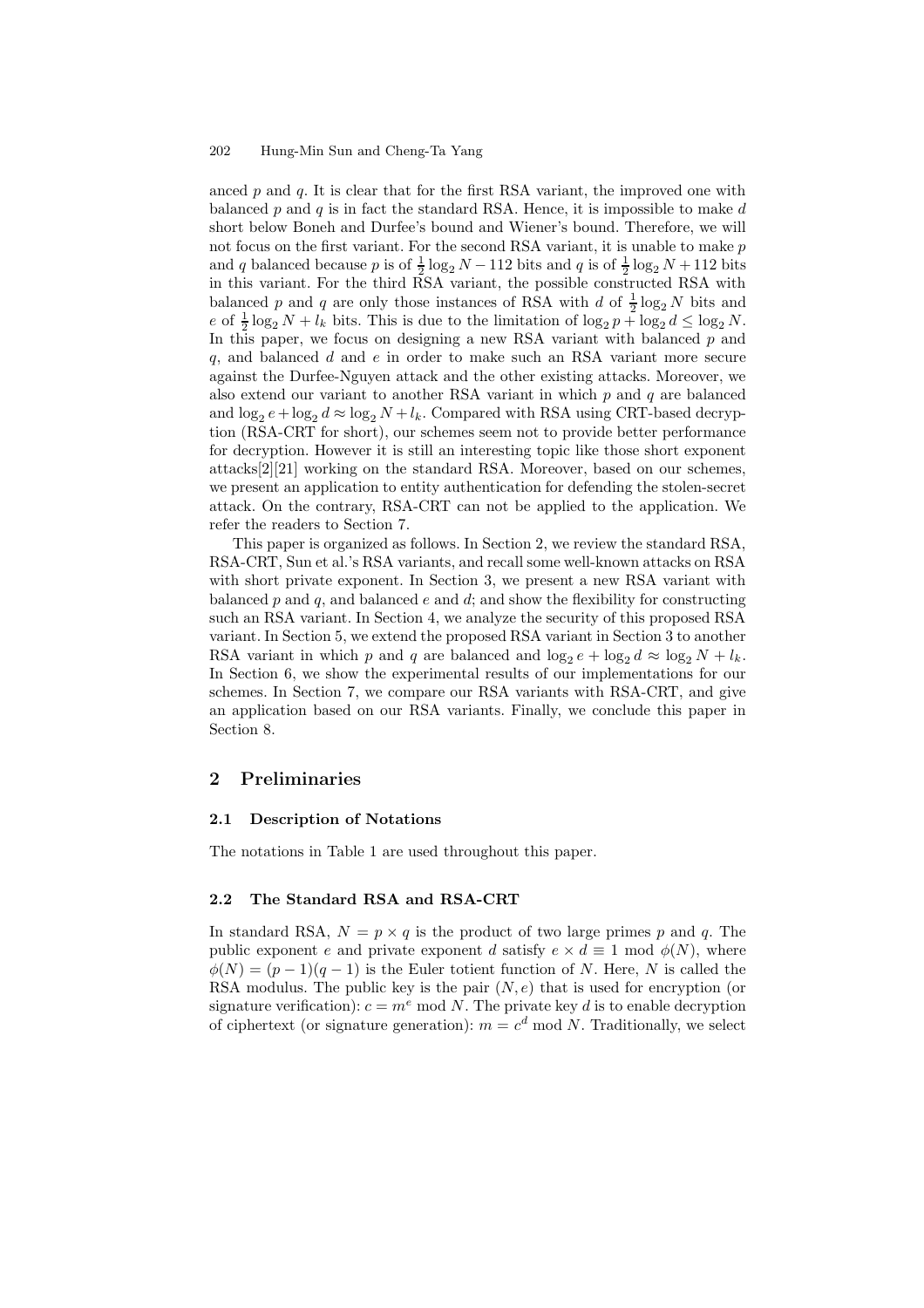#### Table 1. Notations

- $p, q$ : The two large primes of RSA.
- N : The product of two large prime factors p and q, i.e.  $N = p \times q$ .
- e, d: The public exponent and private exponent,  $ed \equiv 1 \mod \phi(N)$ .
- $\Delta$ : The prime difference,  $\Delta = |p q|$ .
- $\delta: d = N^{\delta}.$
- $\varpi: \qquad e = N^{\varpi}.$  $\gamma: |p - q| = N^{\gamma}.$
- $l_X$ : The bit-length of a variable X.

two primes (of 512 bits)  $p$  and  $q$  first, and then multiply them to obtain  $N$  (about 1024 bits). Next, we pick the public exponent e first, and then determine the private exponent d by  $d \equiv e^{-1} \mod \phi(N)$ , or we select the private exponent d first, and then compute the public exponent  $e$  by  $e \equiv d^{-1} \mod \phi(N)$ . For the deduction mentioned above, either  $e$  or  $d$  is of the same order of magnitude as  $\phi(N)$ . Instead of computing  $m = c^d \mod N$ , RSA-CRT computes  $m_1 = c^{d_p} \mod N$ p, and  $m_2 = c^{d_q} \mod q$ , where  $d_p = d \mod p - 1$  and  $d_q = d \mod q - 1$ , then applying the Chinese Remainder Theorem, one may easily recover  $m$  by  $m_1$  and  $m<sub>2</sub>$ .

### 2.3 Sun, Yang, and Laih's RSA Variants

At Asiacrypt'99, Sun et al.[17][18] designed three variants of RSA using prime factors  $p$  and  $q$  of unbalanced size. The first variant of RSA is an attempt to make the private exponent d short below Wiener's bound and Durfee and Nguyen's bound. In this variant, the RSA system is designed by unbalanced  $p$  and  $q$  in order to defend against all existing attacks on short private exponent. The second variant of RSA is an attempt to balance and minimize both public and private exponents. It is constructed in such a way that both  $d$  and  $e$  have the same size of  $\frac{1}{2} \log_2 N + 56$  bits by choosing unbalanced p of  $\frac{1}{2} \log_2 N - 112$  bits and q of  $\frac{1}{2} \log_2 N + 112$  bits respectively. The third variant of RSA is an attempt to rebalance the computation cost between encryption and decryption. By this variant, one may shift the work from decryptor to encryptor. It is constructed by such a method that allows a trade-off between the lengths of  $d$  and  $e$  (that is  $\log_2 e + \log_2 d \approx \log_2 N + 112$  under the limitation of  $\log_2 p + \log_2 d \le \log_2 N$ . Due to the limit of space, we describe the details of these three RSA variants in Appendix A.

Very soon, Durfee and Nguyen [5] broke the illustrated instances of the first RSA variant and the third RSA variant. Moreover, they showed that the instances generated by these three RSA variants with unbalanced  $p$  and  $q$  in fact become more insecure than those instances, having the same sizes of exponents as the former, in RSA with balanced  $p$  and  $q$ . We describe their attack later.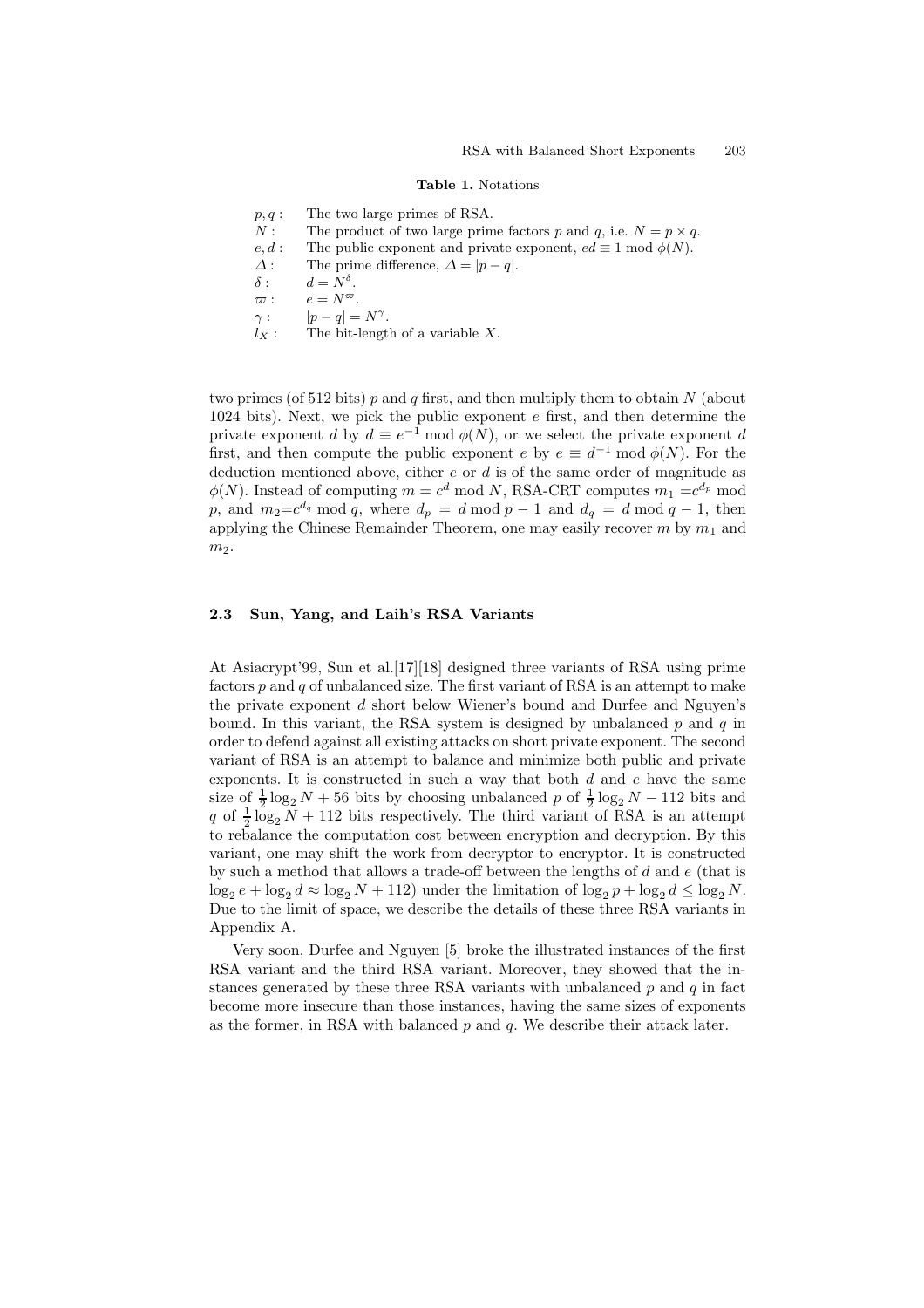#### 2.4 Attacks on RSA with Short Private Exponent

Wiener's Attack and its Extensions Wiener's attack [21] is based on continued fractions algorithm to find the numerator and denominator of a fraction in polynomial time when a sufficiently close estimate of the fraction is known. He showed that the RSA system can be totally broken if the private exponent is up to approximately one-quarter as many bits as the modulus under both  $p$  and  $q$  of approximately the same size. For simplicity, we slightly modify Wiener's attack in the following way. Since  $ed \equiv 1 \mod \phi(N)$ , there exists a k,  $gcd(d, k) = 1$ , such that  $ed = k\phi(N) + 1$ . So,  $\left|\frac{e}{\phi(N)} - \frac{k}{d}\right| = \frac{1}{d\phi(N)}$ . Hence,  $\frac{k}{d}$  is an approximation of  $\frac{e}{\phi(N)}$ . We can rewrite the equation:  $ed = k\phi(N) + 1$  as:  $ed = k(N - (p+q) + 1) + 1$ . As pointed out by Pinch[12], if  $p < q < 2p$  and  $d < \frac{1}{3}N^{0.25}$ , then  $p+q-1 < 3\sqrt{N}$ and  $k < d < \frac{1}{3}N^{0.25}$ . Using N in place of  $\phi(N)$ , we obtain:

$$
|\frac{e}{N}-\frac{k}{d}|=\frac{k(p+q-1-\frac{1}{k})}{dN}\leq \frac{1}{dN^{0.25}}<\frac{1}{3d^2}<\frac{1}{2d^2}.
$$

Thus  $\frac{k}{d}$ can be found because it is one of the log N convergents of the continued fraction for  $\frac{e}{N}$ .

The extension of Wiener's attack was proposed by Verheul and Tilborg[19]. When  $d > N^{0.25}$ , their attack needs to do an exhaustive search for about  $2t + 8$ bits, where  $t \approx \log_2(\frac{d}{N^{0.25}})$ . In addition, Weger[20] further proposed another extension of Wiener's attack in the case when the prime difference of N,  $\Delta =$  $|p - q|$ , is small. Let the prime difference  $\Delta = |p - q| = N^{\gamma}$  for  $0.25 \le \gamma \le 0.5$ , and  $d = N^{\delta}$ . Weger showed that if  $\delta < \frac{3}{4} - \gamma$ , one could find the short private exponent d using Wiener's attack. Thus Weger improved Wiener's bound from  $\delta < 0.25$  to  $\delta < \frac{3}{4} - \gamma$ .

The Boneh-Durfee Attack and its Extension Based on solving the small inverse problem, Boneh and Durfee[2] proposed another attack on RSA with short private exponent, which leads to a better bound than that proposed by Wiener<sup>[21]</sup>. They concluded that if  $e \approx N$  and  $d \langle N^{0.292} \rangle$ , then the private exponent d can be found efficiently.

In typical RSA system,  $ed = k\phi(N) + 1$ ,  $e = N^{\varpi}$  and  $d = N^{\delta}$ . So,  $ed =$  $k(p-1)(q-1)+1=k((N+1)-(p+q))+1.$  Let  $A=N+1, s=-(p+q),$ and  $t = -k$ . Then  $ed + t(A + s) = 1$ . Thus,  $t(A + s) \equiv 1 \pmod{e}$  and we can bound s and t by  $|t| < 3e^{1+\frac{\delta-1}{\varpi}}$  and  $|s| < 2e^{\frac{1}{(2\varpi)}}$ . Boneh and Durfee took  $\varpi \approx 1$ and ignored small constants, and ended up with the following problem: finding integer t and s such that  $t(A + s) \equiv 1 \pmod{e}$  where  $|s| < e^{0.5}$  and  $|t| < e^{0.5}$ .

Now, we have a simple review of the lattice theory first. Let  $v_1, ..., v_w \in Z^n$ be linearly independent vectors with  $w \leq n$ . A lattice L spanned by  $\langle v_1, ..., v_n \rangle$  $\langle v_w \rangle$  is the set of all integer combinations of  $v_1, \ldots, v_w$ . We denote by  $v_1^*, \ldots, v_w^*$ the vectors obtained by applying the Gram-Scmidt process to the vectors  $v_1, \ldots, v_n$  $v_w$ . We define the determinant of the lattice L as  $det(L) := \prod_{i=1}^w ||v_i^*||$ , where ||.|| denotes the Euclidean norm on vectors. We say that the lattice is full rank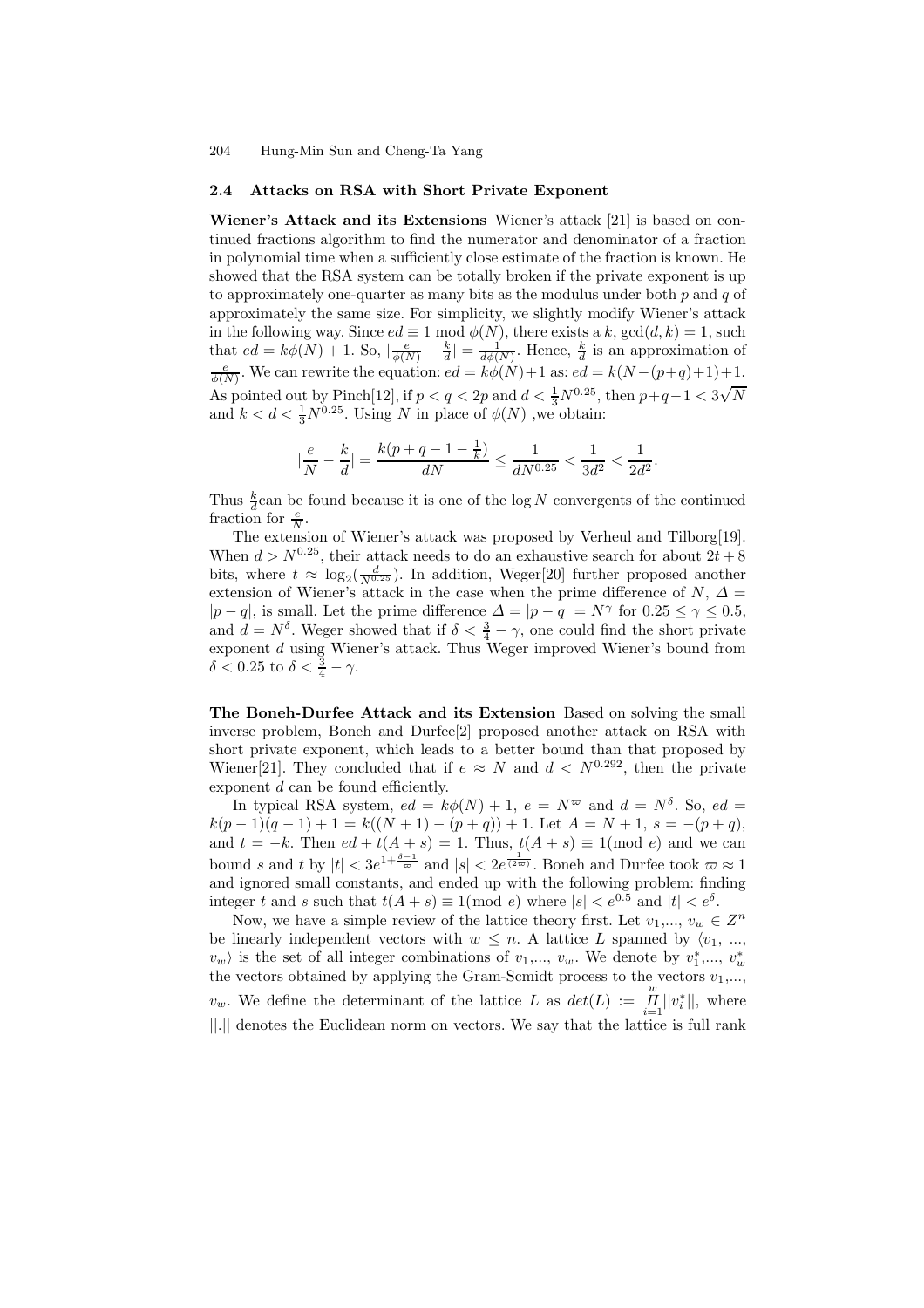if  $w = n$ . For a lattice L spanned by  $\langle v_1, ..., v_w \rangle$ , the LLL algorithm runs in polynomial time and produces a new basis  $\langle r_1, ..., r_w \rangle$  of L as  $||r_1|| \leq 2^{\frac{w}{2}} \det(L)^{\frac{1}{w}}$ and  $||r_2|| \leq 2^{\frac{(w-1)}{2}} \det(L)^{\frac{1}{(w-1)}}, r_1$  and  $r_2$  are two shortest vectors in the new basis.

Boneh and Durfee solved the small inverse problem by using Coppersmith's approach[4]. Recall that let  $h(x, y) \in Z[x, y]$  be a polynomial which is a sum of at most w monomials. Suppose that (1)  $h(x_0, y_0) \equiv 0 \mod e^m$  for some positive integer m where  $|x_0| < X$  and  $|y_0| < Y$ , and (2)  $||h(xX, yY)|| < e^{m}/\sqrt{w}$ , then  $h(x_0, y_0) = 0$  holds over the integers.

The small inverse problem is the following: given a polynomial  $f(x, y) =$  $x(A + y) - 1$ , find an  $(x_0, y_0)$  as  $f(x_0, y_0) \equiv 0 \pmod{e}$  where  $|x_0| < e^{\delta}$  and  $|y_0| < e^{0.5}$ . We would find a polynomial with a small norm that has  $(x_0, y_0)$ as a root modulo  $e^m$  for some positive integer m. Boneh and Durfee defined the polynomials  $g_{i,k}(x,y) = x^{i} f^{k}(x,y) e^{m-k}$  and  $h_{j,k}(x,y) = y^{j} f^{k}(x,y) e^{m-k}$ , for  $k = 0, ..., m$ , where  $g_{i,k}(x, y)$  is called x-shifts and  $h_{j,k}(x, y)$  is called y-shifts. For each k, they used  $g_{i,k}(xX, yY)$  for  $i = 0, ..., m - k$  and used  $h_{j,k}(xX, yY)$ for  $j = 0, \ldots, t$ , where t is minimized based on m. Observe that the matrix is triangular and has a dimension  $\frac{(m+1)(m+2)}{2} + t(m+1)$ . The determinant of the lattice can be easily computed as the product of the diagonal entries

$$
det_x = e^{m(m+1)(m+2)/3} \cdot X^{m(m+1)(m+2)/3} \cdot Y^{m(m+1)(m+2)/6}
$$
  

$$
det_y = e^{tm(m+1)/2} \cdot X^{tm(m+1)/2} \cdot Y^{t(m+1)(m+t+1)/2}.
$$

Let  $det(L) = det_x \cdot det_y$ . By Ignoring the denominator in order to simplify the derivations, we get the condition  $det(L) < e^{mw}$ . Finally, on the basis of the lattice theory and Coppersmith's approach, We deduce that

$$
\delta < \frac{7}{6} - \frac{1}{3} \sqrt{7 + \frac{16}{m} + \frac{4}{m^2}} + \frac{5}{6m}.
$$

For large m, this converges to  $\delta < \frac{7}{6} - \frac{\sqrt{7}}{3} \approx 0.285$ . By working on a sublattice, the bound on  $\delta$  can be improved to  $\delta < 1 - \frac{\sqrt{2}}{2} \approx 0.292$ .

Another improvement was proposed by Wager[20]. He showed that RSA is insecure when the length  $\delta$  of the private exponent is in  $2-4\gamma < \delta < 1-\sqrt{2\gamma-\frac{1}{2}}$ , where  $|p - q| = N^{\gamma}$  and  $d = N^{\delta}$ .

The Cubic Attack Here, we review the cubic attack in [17][18]. In RSA,  $N = pq$  and  $ed = k(p - 1)(q - 1) + 1$ , therefore, the modular equations are  $k(p-1)(q-1)+1 \equiv 0 \pmod{e}$  and  $pq \equiv N \pmod{e}$ . According to the above two equations, we can obtain one cubic equation with two variables  $k$  and  $p$ :  $k(p-1)(N-p) + p \equiv 0 \pmod{e}$ . If  $\log_2 k + \log_2 p < \frac{1}{3} \log_2 e$ , we can solve such a cubic equation heuristically using Coppersmith's technique[4].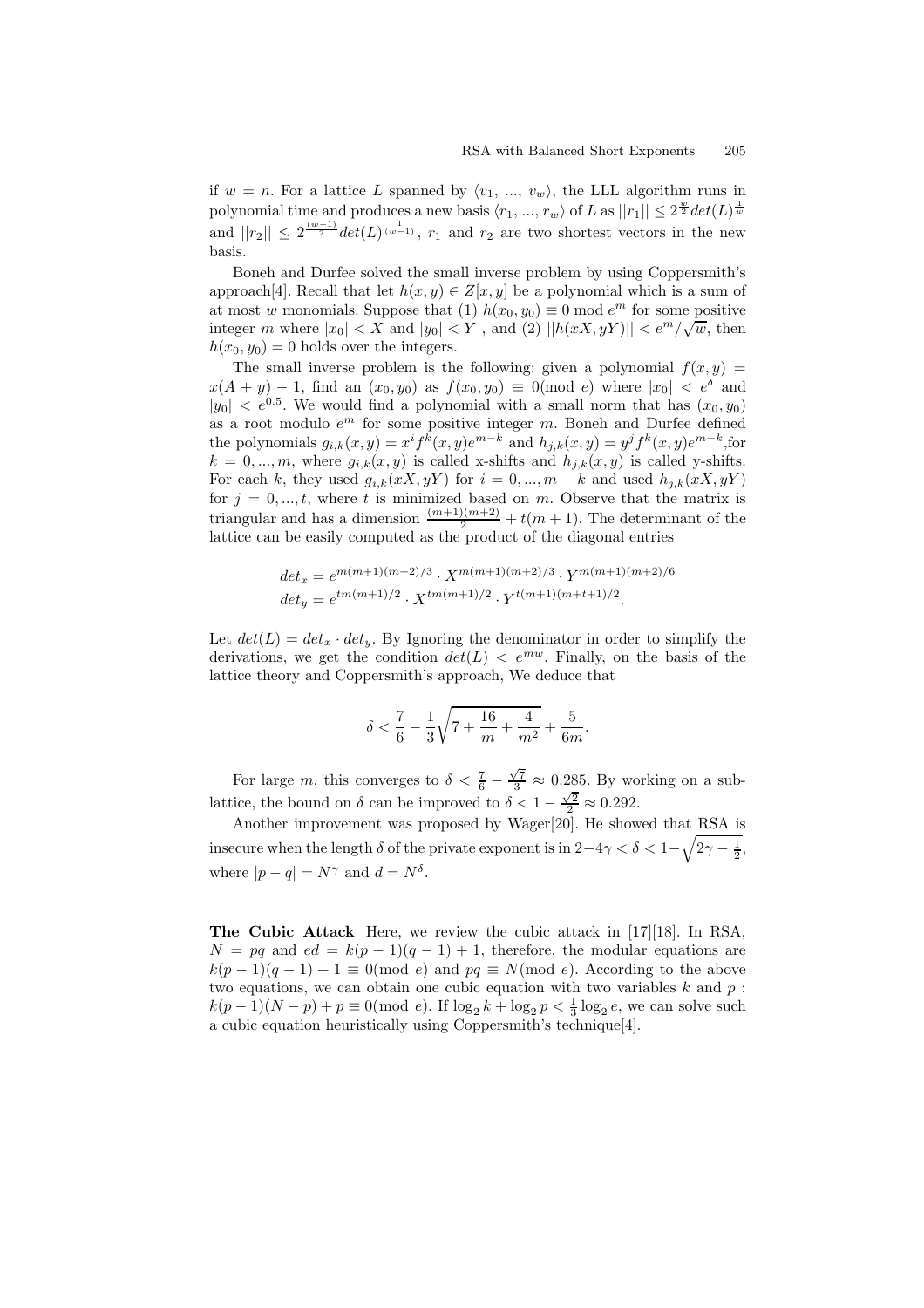**Table 2.** Largest  $\delta$  (where  $d < N^{\delta}$ ) for which Durfee-Nguyen's attack can be completed.

| $\log_{N}(e)$ |  |  |  |  |  |                                                                                                                                                                                                                                                                                                                                                                                                                                                                                                                                                                      |
|---------------|--|--|--|--|--|----------------------------------------------------------------------------------------------------------------------------------------------------------------------------------------------------------------------------------------------------------------------------------------------------------------------------------------------------------------------------------------------------------------------------------------------------------------------------------------------------------------------------------------------------------------------|
|               |  |  |  |  |  |                                                                                                                                                                                                                                                                                                                                                                                                                                                                                                                                                                      |
|               |  |  |  |  |  |                                                                                                                                                                                                                                                                                                                                                                                                                                                                                                                                                                      |
|               |  |  |  |  |  |                                                                                                                                                                                                                                                                                                                                                                                                                                                                                                                                                                      |
|               |  |  |  |  |  |                                                                                                                                                                                                                                                                                                                                                                                                                                                                                                                                                                      |
|               |  |  |  |  |  |                                                                                                                                                                                                                                                                                                                                                                                                                                                                                                                                                                      |
|               |  |  |  |  |  |                                                                                                                                                                                                                                                                                                                                                                                                                                                                                                                                                                      |
|               |  |  |  |  |  |                                                                                                                                                                                                                                                                                                                                                                                                                                                                                                                                                                      |
|               |  |  |  |  |  | $1.0 \qquad 0.9 \qquad 0.86 \qquad 0.8 \qquad 0.7 \qquad 0.6 \qquad 0.55$<br>$\begin{array}{rrrr} 0.5 & 0.284 & 0.323 & 0.339 & 0.363 & 0.406 & 0.451 & 0.475 \\ 0.4 & 0.296 & 0.334 & 0.350 & 0.374 & 0.415 & 0.460 & 0.483_{\text{II}} \end{array}$<br>$\log_N(p)$ 0.3 0.334 0.369 0.384 0.406 0.446 0.487 0.510<br>0.25 0.364 <sub>1</sub> 0.398 0.412 <sub>III</sub> 0.433 0.471 0.511 0.532<br>$\begin{array}{c cccccc} 0.2 & 0.406 & 0.437 & 0.450 & 0.470 & 0.505 & 0.542 & 0.562 \\ 0.1 & 0.539 & 0.563 & 0.573 & 0.588 & 0.615 & 0.644 & 0.659 \end{array}$ |

### 2.5 The Durfee-Nguyen Attack and its Extension

Extending the Boneh-Durfee attack, Durfee and Nguyen[5] attacked Sun et al.'s RSA variants by solving small roots to trivariate modular polynomial equations using Coppersmith's lattice technique. From the RSA equation  $ed = k\phi(N)+1 =$  $k(p-1)(q-1) + 1$ , let  $A = N + 1$ , it implies  $1 + k(A - p - q) \equiv 0 \pmod{e}$ . They treated the above equation as a trivariate equation modular  $e$  with three unknown variables,  $k, p, q$ , with the special property that the product pq of two of them is the known quantity  $N$ . Here, the problem is regarded as given a polynomial  $f(x, y, z) = x(A + y + z) - 1$ , finding an integer solution  $(x_0, y_0, z_0)$ satisfying the equation  $f(x_0, y_0, z_0) \equiv 0 \pmod{e}$  where  $|x_0| < X$ ,  $|y_0| < Y$ ,  $|z_0| < Z$ , and  $y_0z_0 = N$ . Note that the bounds are  $X \approx \frac{ed}{N}$ ,  $Y \approx p$ , and  $Z \approx q$ .

To search for low-norm integer linear combinations of these polynomials of the form  $e^{m-v}x^{u_1}y^{u_2}z^{u_3}\cdot f^v(x,y,z)$ , they chose the polynomials  $g_{k,i,b}(x,y,z) :=$  $e^{m-k}x^iy^az^bf^k(x,y,z)$ , for  $k = 0..(m-1), i = 1..(m-k)$ , and  $b = 0,1$ ; and,  $h_{k,j}(x,y,z) := e^{m-k}y^{a+j}f^{k}(x,y,z)$ , for  $k = 0..m$  and  $j = 0..t$ , then fixed an integer m, and let  $a$  and  $t > 0$  be integers which would be optimized later. Following the LLL algorithm[4], they obtained two short vectors corresponding to polynomials  $h_1(x, y, z)$ ,  $h_2(x, y, z)$  that had  $(k, p, q)$  as a root over the integers; and letting  $z = \frac{y}{N}$ , they deduced these polynomials to bivariate polynomials  $H_1(x, y)$  and  $H_2(x, y)$  which had  $(k, p)$  as a solution. Taking the resultant  $Res_x(H_1(x, y), H_2(x, y))$  produced an univariate polynomial  $H(y)$  which had p as a root. They summarized the largest possible  $\delta$  for which their attack could succeed as shown in Table 2.

From Table 2, we conclude that instances from RSA with unbalanced p and  $q$  are in fact more insecure than those from RSA with unbalanced  $p$  and  $q$ .An improvement of Durfee-Nguyen's largest  $\delta$  was proposed by Hong *et al. in* [7]. They showed how to improve the bound from 0.483 to 0.486 when  $\log_N (p) \approx 0.4$ ,  $\log_N(e) \approx 0.55$  using Coppersmith's theorem [4]. Because their attack is very similar to the Durfee-Nguyen attack, we omit to review the details of their attack.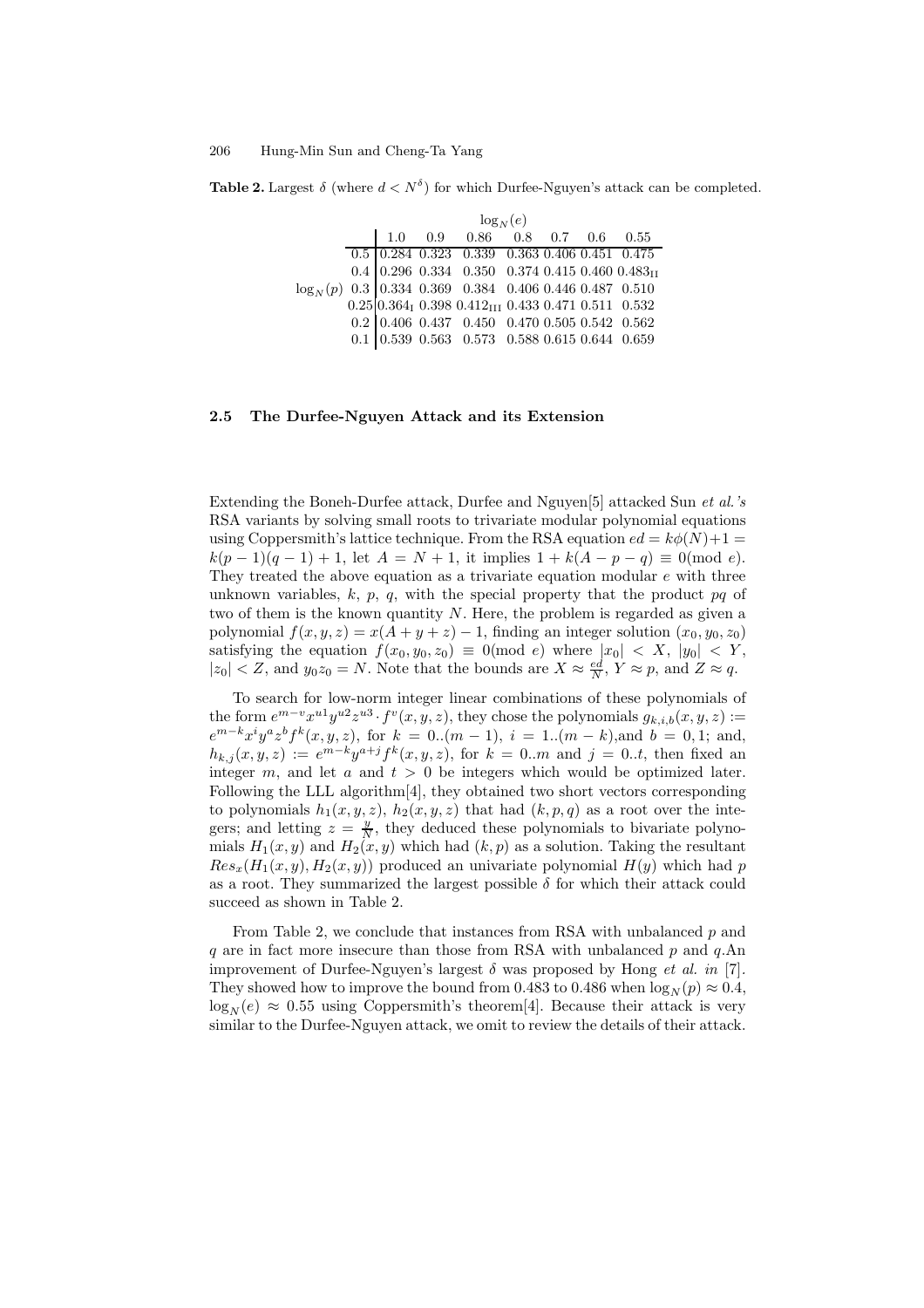## 3 New RSA Variant with Balanced Exponents and Balanced Prime Factors

Sun et al.'s second variant is designed for balancing and minimizing both public and private exponents. An illustrated instance of this variant was given in [17][18]. The illustrated instance has parameters:  $p$  of 400 bits,  $q$  of 624 bits,  $d$  of 568 bits, and  $e$  of 568 bits. Although this instance is still secure against the Durfee-Nguyen attack, however, as shown in Table 2, an instance of RSA with the same size of  $d$  and  $e$ , and balanced  $p$  and  $q$  is more secure than the illustrated instance in [17][18]. Unfortunately, it is impossible to make  $p$  and  $q$ balanced in Sun et al.'s second variant because p is of  $\frac{1}{2} \log_2 N - 112$  bits and q is of  $\frac{1}{2} \log_2 N + 112$  bits. In this section, we present a new RSA variant in which d and e are balanced, and  $p$  and  $q$  are also balanced.

### 3.1 The Proposed Scheme

Our scheme is based on the Extended Euclidean algorithm[6]. Recall that for two integers  $a, b > 1$ , if  $gcd(a, b) = 1$ , then we can find a unique pair  $(u_h, v_h)$ satisfying  $au_h - bv_h = 1$ , where  $(h - 1)b < u_h < hb$  and  $(h - 1)a < v_h < ha$ , for any integer  $h \geq 1$ . Our method is as follows:

**Scheme A:** input:  $l_N$  and w; output: e, d, p, q and N.

- Step 1. Randomly select a prime p of  $\frac{1}{2}l_N$  bits.
- Step 2. Randomly select a number  $k'$ , such that  $k'(p-1)$  is of  $\frac{1}{2}l_N + w$  bits, where  $w$  is a security parameter, e.g.,  $w = 56$ .
- Step 3. Randomly select a number d of  $\frac{1}{2}V_N + w$  bits, such that  $gcd(k'(p 1), d) = 1.$
- Step 4. Determine  $u', v'$  such that  $du' k'(p-1)v' = 1$ , where  $0 < u' <$  $k'(p-1)$  and  $0 < v' < d$ .  $(p-1)$  and  $0 < v$
- Step 5. If  $l'_{v'} < \frac{1}{2}l_N + w$ , then assign  $u' = u' + k'(p-1)$  and  $v' = v' + d$ .
- Step 6. Try to find  $v' = k''q'$ , where  $l_{k''} = w$  and  $q' + 1$  is a prime. If this fails, go to Step 3.
- Step 7. Let  $e = u'$ ,  $q = q' + 1$ , and  $N = pq$ .

The algorithm will generate RSA instances in which both  $p$  and  $q$  are approximately  $\frac{1}{2} \log_2 N$  bits long, and both e and d are approximately  $(\frac{1}{2} \log_2 N + w)$  bits long. Also the resulting e and d will satisfy  $ed = k'k''(p-1)(q-1)+1 = k\phi(N)+1,$ where  $k = k'k''$ . Note that the prime p generated in Step 1 can be determined arbitrarily, e.g., by selecting a strong prime  $p$ , but the prime  $q$  generated in Step 7 cannot. Fortunately, for an RSA key the requirement that  $p$  and  $q$  are strong primes is no longer needed due to [15]. As an example, we construct an instance of RSA that p is of 512 bits, q is of 513 bits, and e and d are 568 bits (assigning  $\log_2 N \approx 1024$ , and  $w = 56$ ). We show this instance in Appendix B.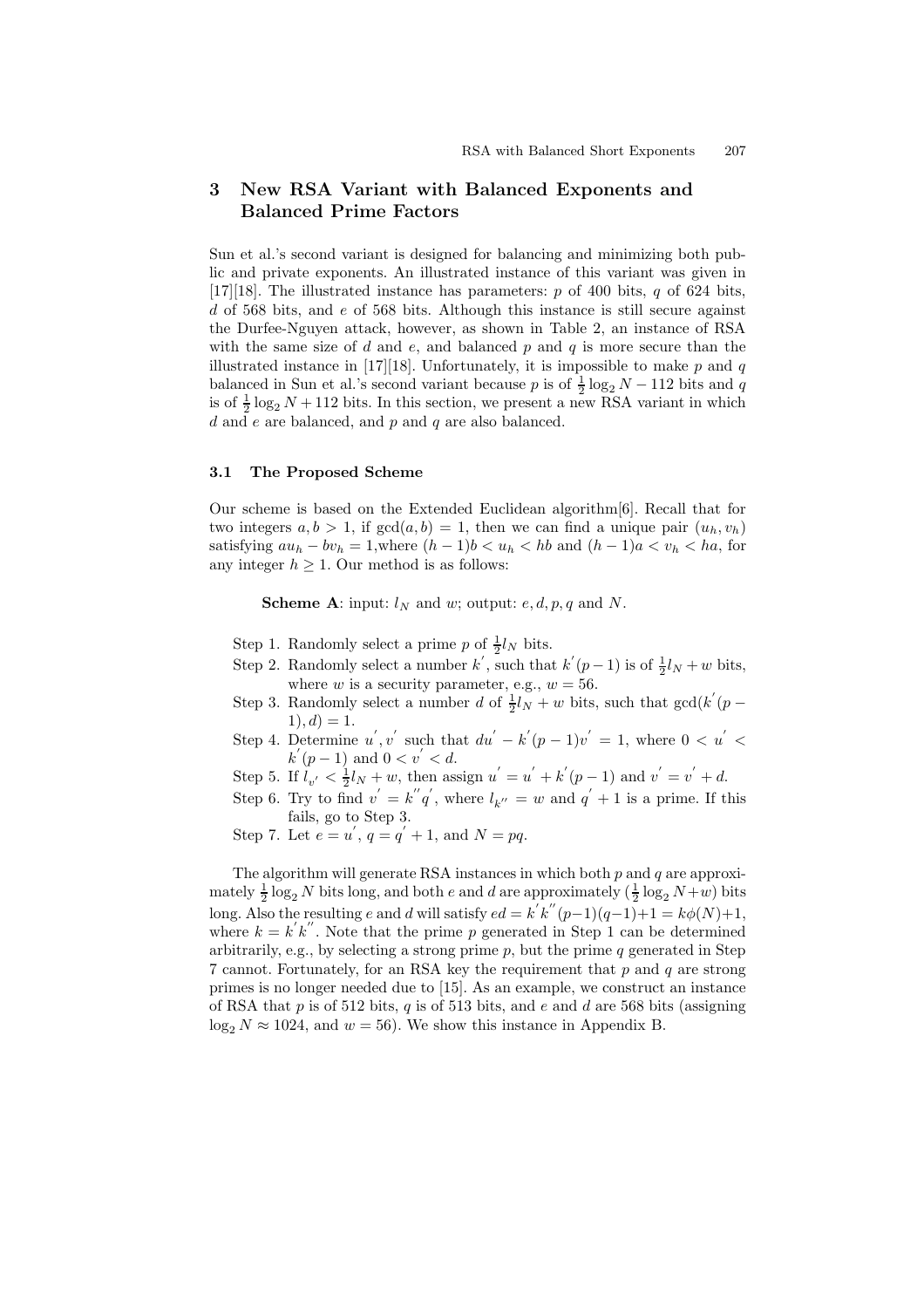#### 3.2 Feasibility for the Algorithm

In this section, we show that the proposed algorithm in Section 3.1 is feasible. Without loss of generality, we assume  $\log_2 N \approx 1024$ , and  $w = 56$ . The critical step in the above algorithm is Step 6. Because  $v'$  is about of 568 or 569 bits, we will try to find a lower bound for the probability of that being given a random number x of 568 or 569 bits, it can be expressed in the form  $x = yz$  satisfying  $l_x = 568$  or 569,  $l_y = 56$ ,  $l_z = 512$  or 513 or 514, and  $z + 1$  being a prime.

**Theorem 1.** The probability that given a randomly selected number  $x$  of 568 or 569 bits, it can be expressed in the form  $x = yz$  satisfying  $l_x = 568$  or 569,  $l_y = 56$ ,  $l_z = 512$  or 513 or 514, and  $z + 1$  being a prime is much higher than  $\frac{1}{387618}$ .

Proof. We omit the details due to the limit of space.

Based on Theorem 1, the existence and its probability for a random number which can go through Step 6 in the proposed scheme has been evaluated. Now we consider the cost for factoring a 568-bit v' into the form:  $k''q'$ , where  $l_{k''}$  = 56, in Step 6. Given a number  $v'$ , it is easy for us to find all prime factors of  $v'$  which are less than 56 bits by some well-known factoring algorithms, such as ECM algorithm[8]. Then we can try to combine these prime factors to form a 56-bit  $k^{n}$  in polynomial time.

### 4 Security Considerations

In this section, we analyze our scheme to thwart the previous well-known attacks on short private exponent, including Wiener's attack[21], the Boneh-Durfee attack[2], the Durfee-Nguyen attack[5], the cubic attack[17][18], and their extensions [7][19][20].

Defending against Wiener's Attack We will check the security of our RSA variant according to Wiener's attack. It is clear that

$$
|\frac{e}{N}-\frac{k}{d}|=\frac{k}{d}\times\frac{p+q-1-\frac{1}{k}}{N}>\frac{k}{d}\frac{q}{N}.
$$

In our variant,  $p$  and  $q$  are about of 512 bits, and  $e$  and  $d$  are about of 568 bits, so  $2^{511} \le p < 2^{512}$ ,  $2^{111} \le k < 2^{112}$ ,  $2^{567} \le e < 2^{568}$ ,  $2^{567} \le d < 2^{568}$ . Now, we can obtain  $\left|\frac{e}{N} - \frac{k}{d}\right| > \frac{k}{d} \frac{q}{N} > \frac{2^{111}}{2^{568}} \times \frac{2^{511}}{2^{1024}} = \frac{1}{2^{970}} \gg \frac{1}{2d^2} \approx \frac{1}{2^{1136}}$ . Thus, Wiener's attack does not apply to our scheme.

Defending against the Boneh-Durfee Attack and the Durfee-Nguyen Attack Following Boneh and Durfee's approach, let  $A = N + 1$ ,  $s = -(p + q)$ , and  $t = -k$ . Thus  $t(A + s) \equiv 1 \pmod{e}$ . Let  $|s| < e^{\alpha}$  and  $|t| < e^{\beta}$ . The sufficient condition for solving the small inverse problem is:  $4\alpha(2\beta + \alpha - 1) < 3(1 - \beta - \alpha)^2$ .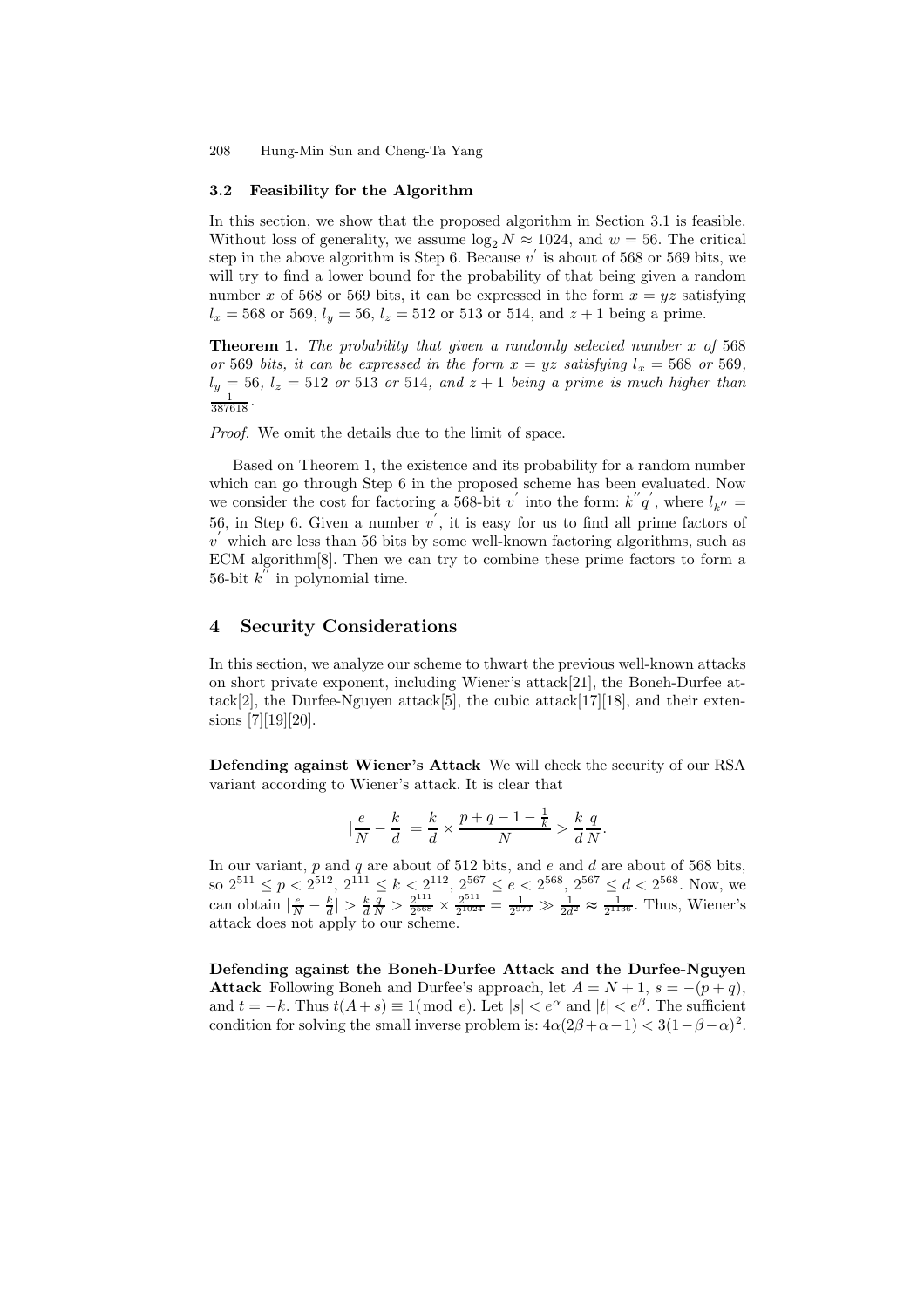In our example,  $p$  and  $q$  are about of 512 bits, and  $e$  and  $d$  are about of 568 bits, therefore,  $2^{511} \le p < 2^{512}$ ,  $2^{111} \le k < 2^{112}$ ,  $2^{567} \le e < 2^{568}$ ,  $2^{511} \le$  $d < 2^{512}$ . We can calculate  $|s| = |p + q| = e^{\alpha}$ ,  $|k| = e^{\beta}$ , i.e.  $2^{512} < (2^{568})^{\alpha}$ ,  $2^{112}$  <  $(2^{568})^{\beta}$ , we can get  $\alpha \approx \frac{512}{568}$ ,  $\beta \approx \frac{112}{568}$  respectively. It is clear that  $4\alpha(2\beta + \alpha - 1) = 1.06645 \gg 0.02916 = 3(1 - \beta - \alpha)^2$ . So, the Boneh-Durfee attack cannot succeed.

Next, we examine the largest  $\delta$  (where  $d < N^{\delta}$ ) for which the Durfee-Nguyen attack[5] can succeed. Our p is of 512 bits, then  $\log_N(p) \approx 0.5$ ; e is of 568 bits, then  $\log_N(e) \approx 0.55$ ; and d is of 568 bits. So, we can figure out  $d \approx N^{\frac{568}{1024}} \approx$  $N^{0.55} > N^{0.475}$ . So our RSA variant is secure against the Durfee-Nguyen attack.

Finally, we check the prime difference that Weger proposed.

 $2-4\gamma = 2-4 \times \frac{1}{2} = 0$  and  $1 - \sqrt{2\gamma - \frac{1}{2}} = 1 - \sqrt{2 \times \frac{1}{2} - \frac{1}{2}} = 1 - \sqrt{0.5}$ 0.29289. In our RSA variant, the private exponent is of 568 bits. Therefore,  $\delta = \frac{568}{1024} = 0.5546875$  which is out of the range of  $0 < \delta < 0.29289$ . So our RSA variant is secure against Weger's attack[20].

Defending against the Cubic Attack According to Section 2.3.3 for the cubic attack, in our variant, k is of 112 bits, p is of 512 bits, and e is of 568 bits. It is clear that  $\log_2 k + \log_2 p \approx 112 + 512 = 624 \gg \frac{1}{3} \log_2 e \approx \frac{1}{3} \times 568$ , In such a case, the cubic attack cannot work.

Defending against an Exhaustive Search One can check a guess for  $k$  since  $\phi(N) = N + 1 - (p + q) \equiv (-k)^{-1} \pmod{e}$  and so  $(p + q) \equiv N + 1 + k^{-1} \pmod{e}$ e). Since  $p + q < e$ , this gives  $p + q$  exactly and then we can test the guess by checking whether  $a^{N+1-(p+q)} \equiv 1 \pmod{N}$  for a random value a. In our proposed scheme,  $k$  is large enough (112 bits), an exhaustive search method can not work effectively.

Defending against Other Attacks We also consider the extensions of the above attacks, including the Verheul and Tilborg attack [19], the Weger attack[20], and Hong *et al.*' attack[7]. There is no evidence showing that the proposed scheme is insecure under these extensions. We also try to construct new polynomial equations in which we expect to solve their roots using Coppersmith's lattice technique. So far we are unable to find any useful polynomial equation to do that. Note that it is still an open problem if there exists any polynomial-time algorithm for breaking Sun et al.'s second RSA variant. This also implies that so far no feasible attacks can work well on the new RSA variant because breaking the new RSA variant would be more difficult than breaking Sun et al.'s second RSA variant.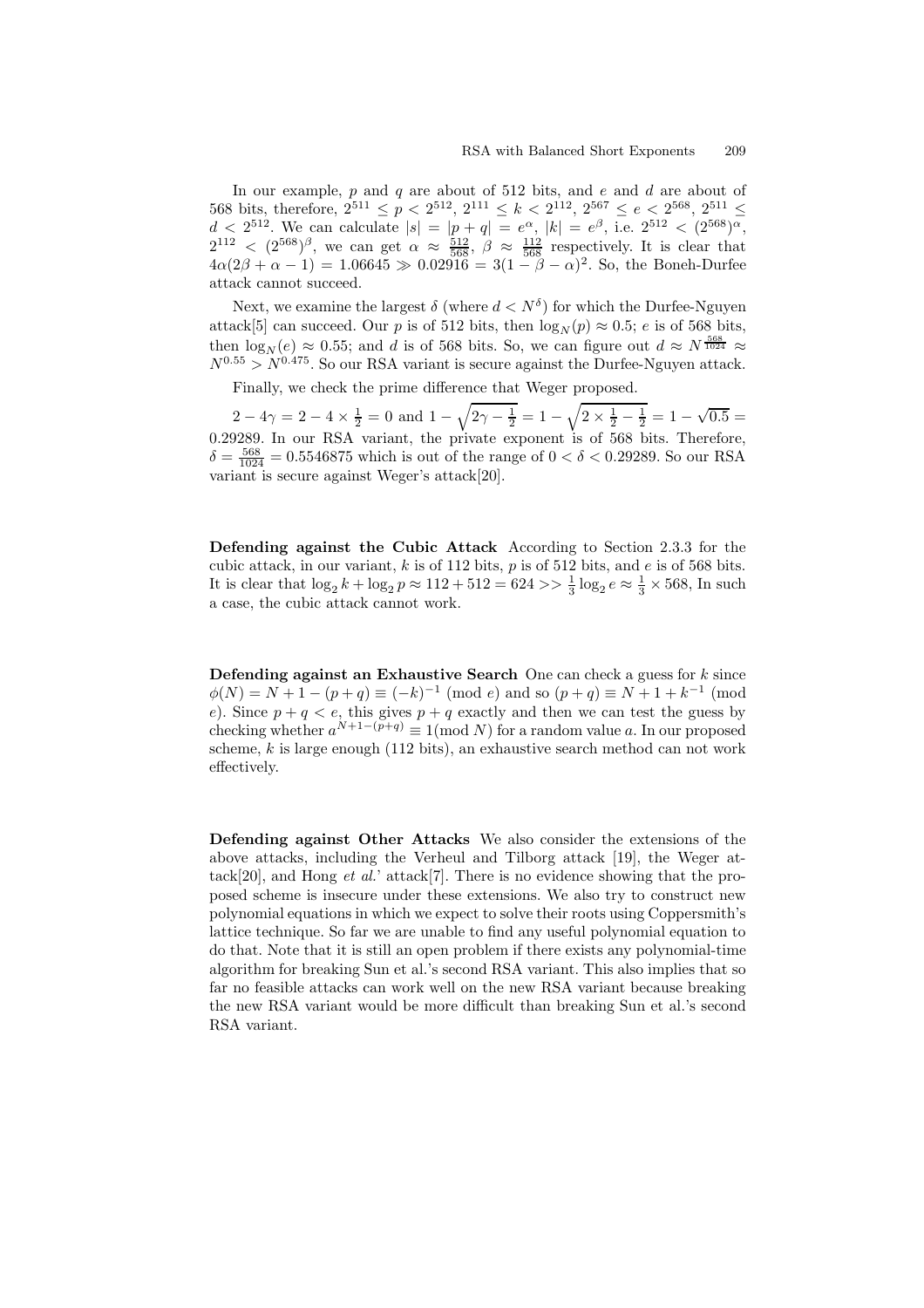## 5 New RSA Variant with Balanced Prime Factors and Trade-off Exponents

Sun et al.'s third RSA variant is designed for rebalancing the computation cost between encryption and decryption. By this method, one may shift the work from decryptor to encryptor due to  $\log_2 e + \log_2 d \approx \log_2 N + l_k$ , where  $l_k$  is a predetermined constant, e.g.,  $l_k=112$ . However, the constructed RSA has the limitation of  $\log_2 p + \log_2 d \leq \log_2 N$  (assuming  $p < q$ ). That means that if we make both  $p$  and  $q$  have the same length,  $\frac{1}{2} \log_2 N$ , the instances that can be constructed by Sun et al.'s scheme are only those instances whose d are of  $\frac{1}{2} \log_2 N$  bits, and e are of  $\frac{1}{2} \log_2 N + l_k$  bits. Note that in the past, Sakai et al.[16] proposed a key generation algorithm for RSA which provides the similar goal as Sun et al.'s third variant. Regrettably, their algorithm is insecure due to[17][18]. In this section, we present a new RSA variant with balanced  $p$  and  $q$ and  $\log_2 e + \log_2 d \approx \log_2 N + l_k$  without any other constraint. Without loss of generality, we assume  $d < e$ . If  $d > e$ , we need only interchange them.

**Scheme B:** input:  $l_N, l_d$ , and  $l_k$ ; output: e, d, p, q and N.

- Step 1. Randomly select a prime p of  $\frac{1}{2}l_N$  bits.
- Step 2. Randomly select a number k' such that  $k'(p-1)$  is of  $l_N + l_k l_d$ bits, where  $l_k$  is a security parameter, e.g.,  $l_k = 112$ , and  $l_d$  is the bit-length of d.
- Step 3. Randomly select a number d of  $l_d$  bits, such that  $gcd(k'(p-1), d) = 1$ .
- Step 4. Determine u', v' such that  $du' k'(p-1)v' = 1$ , where  $0 < u' <$  $k'(p-1)$  and  $0 < v' < d$ .
- Step 5. If  $l'_{v'} < l_d$ , then assign  $u' = u' + k'(p-1)$  and  $v' = v' + d$ .
- Step 6. (Case I) If  $l_d > \frac{1}{2}l_N$ , try to find  $v' = k''q'$ , where  $l_{k''} = (l_d \frac{1}{2}l_N)$ 
	- and  $q + 1$  is a prime. If it fails, go to Step 3; else  $e = u$ ,  $q = q + 1$ , and  $N = pq$ . (Case II) If  $l_d \leq \frac{1}{2}l_N$ , try to find  $k' = k''t$ , where  $l_{k''} = l_k$  and  $tv' + 1$

is a prime. If it fails, go to Step 3; else  $e = u', q = tv' + 1$ , and  $N = pq$ .

Here we omit to analyze the feasibility for this algorithm and the security for this variant because these analyses are very similar to those of Scheme A. Instead, we illustrate two instances constructed from this variant. The first instance has p and q of 512 bits, d of 540 bits, and e of 596 bits; and the other one has p and  $q$  of 512 bits primes, d of 512 bits, and e of 624 bits. These two examples are shown in Appendix C.

### 6 Implementations for the Proposed Schemes

In order to show that our schemes are actually feasible, we implemented our algorithms and measured the average running time for three different sizes of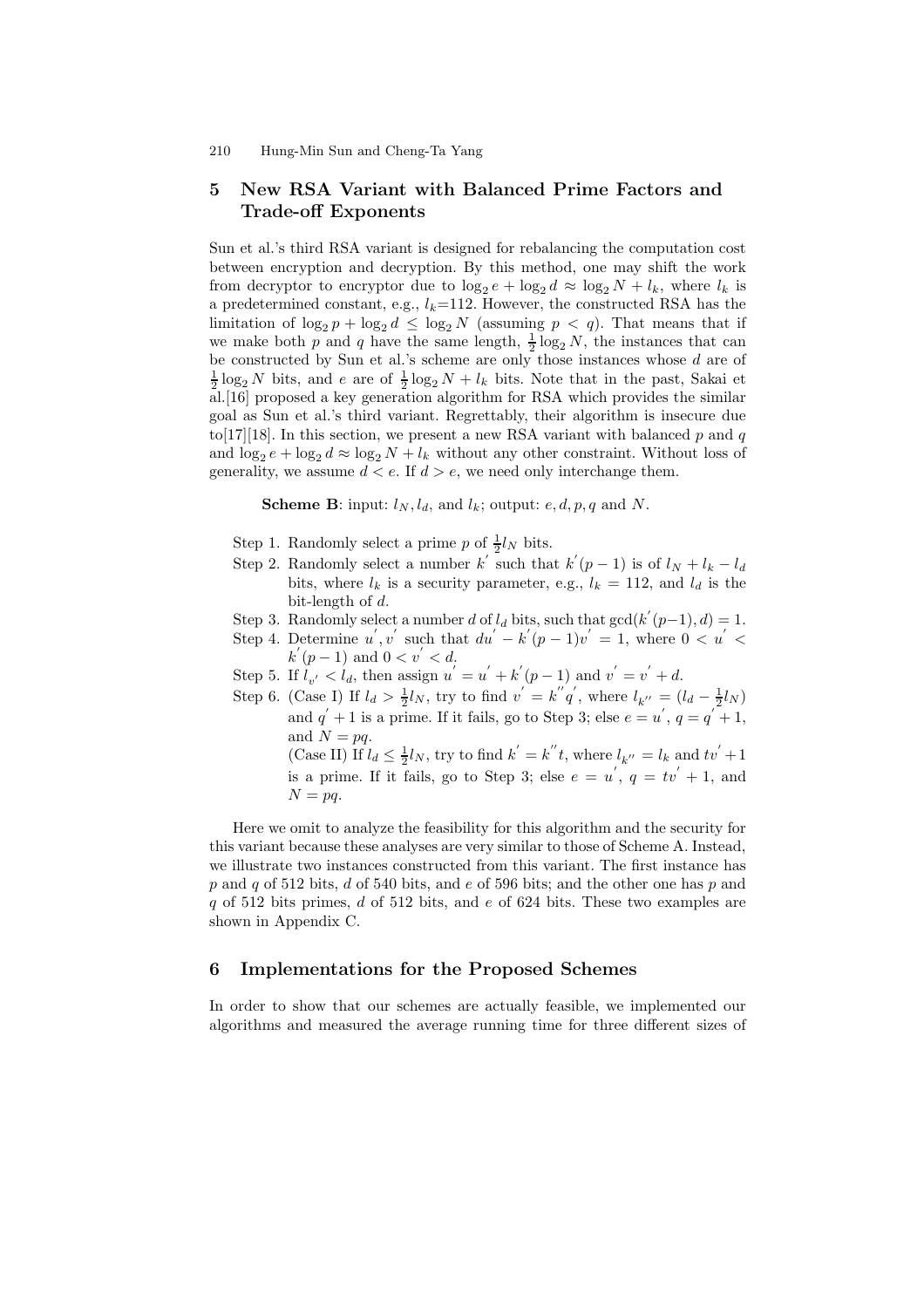|                         | Scheme B<br>Scheme A                       |                                                         |                            |  |
|-------------------------|--------------------------------------------|---------------------------------------------------------|----------------------------|--|
| Input<br>$(Bit-length)$ | $l_N = 1024$<br>$l_e = 568$<br>$l_d = 568$ | $l_N = 1024$ $l_N = 1024$<br>$l_e = 596$<br>$l_d = 540$ | $l_e = 624$<br>$l_d = 512$ |  |
|                         | $w=56$                                     | $l_k = 112$                                             | $l_k = 112$                |  |
| B_Bound                 | 150                                        | 30                                                      |                            |  |
| AverageTime (sec)       | 1060.93                                    | 20.61                                                   | 0.46                       |  |
| AverageLoopNum          | 290490                                     | 29273                                                   | 319                        |  |

Table 3. Experimental results in PC platform of 2.8GHz CPU, 512M DRAM.

RSA. The main component in our implementations is the factorization method. In our implementations, we select Pollard  $p-1$  method[13] as our fundamental factorization method. Furthermore, the programming language used for our implementations is C under NTL with GMP (GNU Multi-Precision library) on Windows systems using Cygwin tools. The machine we used is a personal computer (PC) with 2.8GHz CPU and 512MB DRAM. We consider three different cases for comparisons. The first case has  $p$  and  $q$  of 512 bits,  $d$  and  $e$  of 568 bits; the second case has p and q of 512 bits, d of 540 bits, and e of 596 bits; the third case has p and q of 512 bits, d of 512 bits, and  $e$  of 624 bits.

Table 3 shows the results and conditions for generating RSA key pairs in our schemes. The item "B\_Bound", a predetermined integer using the Pollard  $p-1$ method, denotes the upper bound for all prime power divisors of  $p - 1$ . This value is chosen by experience in our program. The item "AverageTime" denotes the average running time for each case upon testing 100 samples. The item "AverageLoopNum" counts the number of loops running from Step 3 to Step 6. Note that what we are doing in Step 6 of our implementations is only to find small factors of  $v^{'}$  and then try to compose part of these small factors into what we need. According to our experiments, if one tries to factor  $v^{'}$  completely, then "AverageLoopNum" will be smaller, but "AverageTime" will be longer because the time will be dominated by the factorization. From Table 3, we know that the more balanced  $e$  and  $d$  are, the more time-consuming our algorithms are. The most time-consuming case is exactly Scheme A. The average time for generating such a key pair is about 16 minutes under our implementations. This may be heavy for the end user's use. However, it can be much improved by some parallel techniques and/or high-end computers in the case when the RSA key pair must be generated and issued by centralized control. For example, a trusted CA issues smart cards in which every users private key, public key, and the corresponding certificate are embedded by a smart card writer.

### 7 Discussion and Application

Comparing with the typical RSA with small  $e$  and randomly determined  $d$ , Scheme A is about twice faster in decryption, but the public exponent e is about of  $\frac{1}{2}l_N$  bits. On the other hand, RSA-CRT achieves 4 times faster and can choose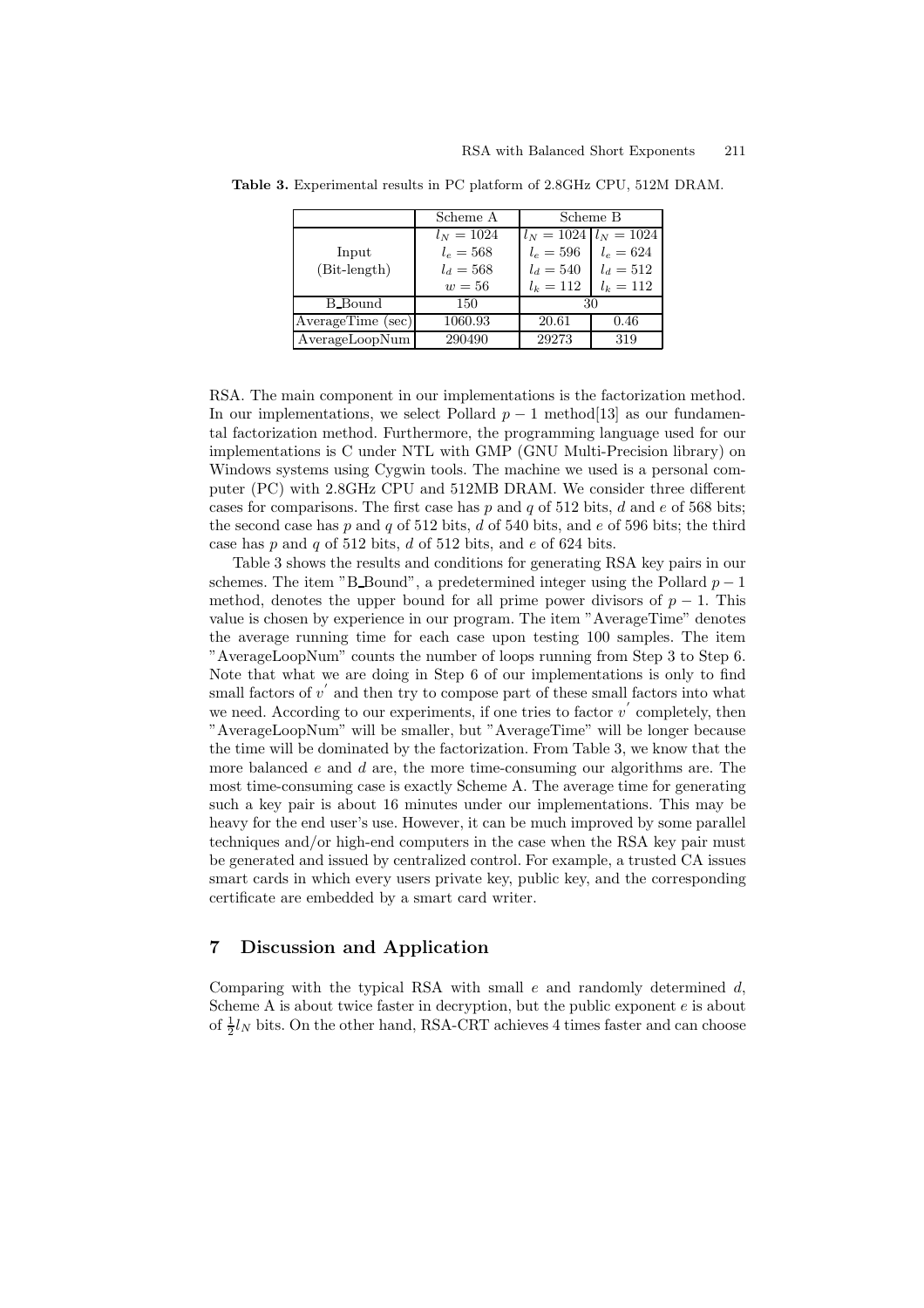small e, e.g.  $e=2^{16}+1$ . Thus, our variants can not provide better performance than RSA-CRT. However RSA-CRT needs to keep more secrets  $(d_p, d_q, p, \text{ and } q)$ than our schemes. Besides, RSA-CRT usually brings on some additional security problems[9]. In the following, we further propose an application, based on RSA, to entity authentication for defending a type of attack, called the stolen-secret attack. It is remarked that our RSA variants can be applied to realize such an application, while RSA-CRT can not.

With two-party authentication protocols in place, it would be easy for one participant to establish trusted communication with the other. In general, there are three approaches to designing authentication protocols. The first approach is based on the public-key cryptosystem (involving signature mechanism). This approach works under PKI environment and needs a trusted CA to support. The second approach is based on a shared password which is easy to remember by user. This approach usually need to be designed to defend the dictionary attack. The third approach is based on a shared secret-key of a symmetric cryptosystem. This approach uses symmetric-key encryption to validate the identity of protocol participants. Here we consider the stolen-secret attack in which an adversary who has stolen the secret (a private key, or a shared password, or a shared secret-key) from one party can use it directly to masquerade as the other party. Among these three approaches, the first approach is secure against the stolen-secret attack because one party's private key leaked will not lead to a forgery of the other party. However, it is only suitable for the environment with CA and PKI supporting. For the password-based protocol, because two parties share a common password, therefore it is insecure against the stolen-secret attack. An improvement for this approach is called the verifier-based protocol in which one party (client) keeps a password and the other one (server) keeps the corresponding verifier (usually it is a hashed image of the password). Thus if the verifier is leaked, it will not lead a forgery of the client. However, if the password is leaked (on the client side), this will lead to a successful forgery of the server because the verifier can be easily computed from password. As for the third approach, it is clear that the stolen-secret attack can work well.

As mentioned above, the stolen-secret attack is a baffling problem in authentication protocols. Here we attempt to enhance the secret-key based protocol to defend the stolen-secret attack. In general, RSA system generates a key pair  $(e,d)$ , where the public key e is disclosed and the private key d is disguised. If both e and d are kept secret by two parties respectively, and  $p$  and  $q$  are unknown to any one. Thus we can regard RSA as a secret-key cryptosystem. We imagine that a key distribution center generates an RSA key pair  $(e,d)$  by using the key generating algorithm in Scheme A. And then  $e$  is kept secret by Alice and  $d$  is kept secret by Bob. The RSA modulus  $N$  is public but no one knows  $p$ and q exactly. Thus, neither Alice nor Bob can obtain the secret of each other. Note that it is clear that RSA-CRT can not be used in such a situation because p and q are unknown by any party.

In 1993, Bellare and Rogaway[1] proposed two provably secure symmetric-key authentication protocols, MAP1 and MAP2. MAP1 is a mutual authentication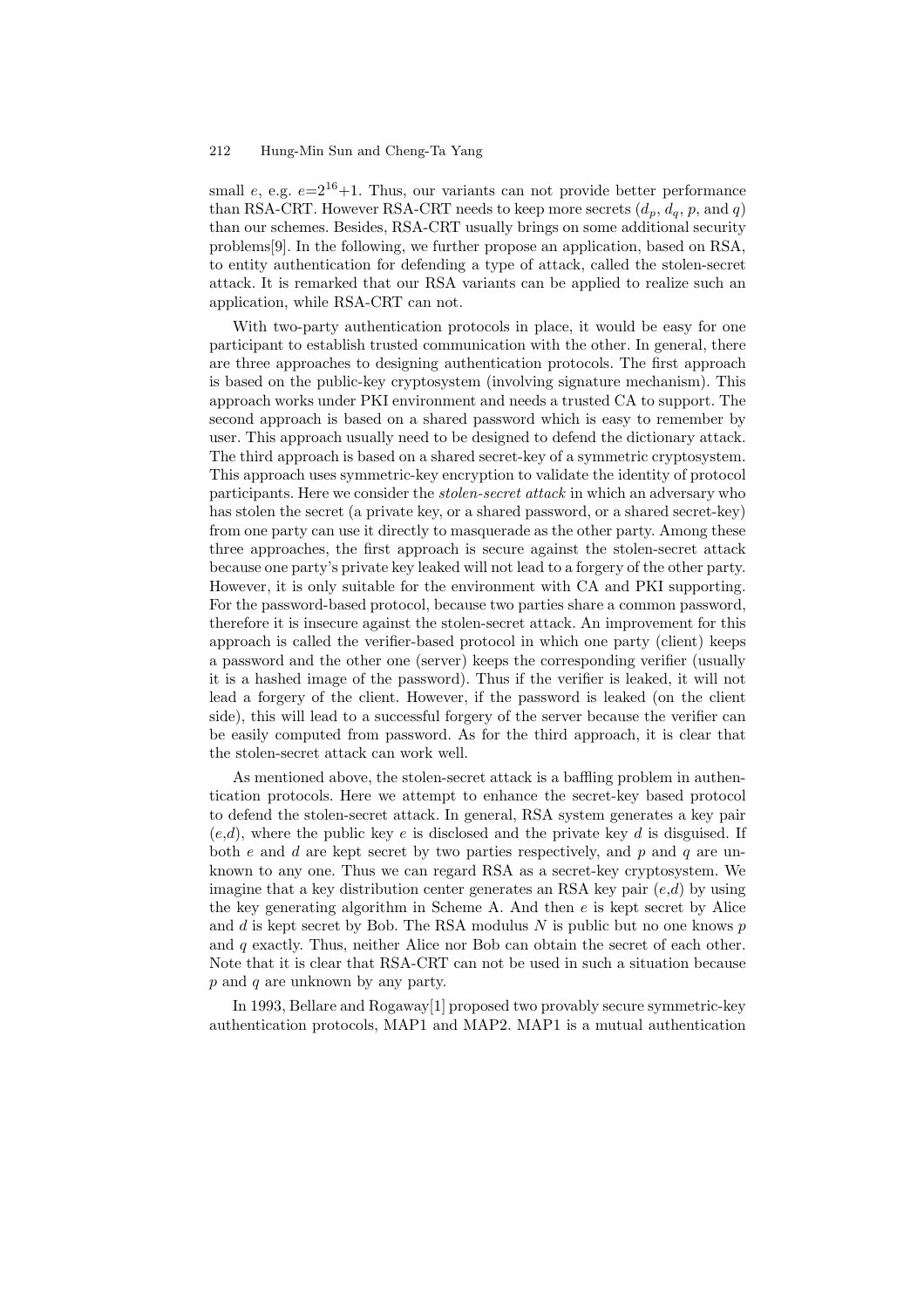protocol for two parties, and MAP2 allows arbitrary text strings to be authenticated along with its flows. As our examples of defending the stolen-secret attack, we modify MAP1 and MAP2 in the following. A brief outline of these two protocols and our improvements are presented in Fig. 1 and Fig. 2. Here  $A^a$  and  $B^a$  denote that Alice keeps a shared secret key a with Bob; and  $A^e$  and  $B^d$  denote that Alice keeps e and Bob keeps d, where  $(e,d)$  is a key pair of RSA using our scheme A. Let  $R_X$  denote a random challenge from X and  $[x]_k = (x, f_k(x))$ , where  $f_k(x)$ is a pseudorandom function family specified by key  $k$ . It is commonly believed that pseudorandom functions can be well-implemented by encryption primitives in practice. Here we replace  $f_k(x)$  by either a symmetric-key encryption with key  $k$  (in MAP1 and MAP2) or an encryption of RSA with exponent  $k$  (in the improved MAP1 and the improved MAP2). Here we remark that the plain RSA encryption can not be used directly for practical purpose, some padding techniques, such as PKCS  $#1$  and OAEP, are required. We also note that although we limit our discussion to authentication protocols, there exists the even more important concept of key-distribution, often coupled with authentication. Our improvements to defend the stolen-secret attack can be also applied to those key distribution protocols whose security are based on symmetric-key encryption.

$$
A^{a} \xrightarrow{BA} B^{a} \xrightarrow{A^{e}} B^{d}
$$
\n
$$
[B.A.R_{A}.R_{B}]_{a} \xrightarrow{A^{e}} [B.A.R_{A}.R_{B}]_{d}
$$
\n
$$
\xrightarrow{[A.R_{B}]_{a}} \xrightarrow{[A.R_{B}]_{e}}
$$
\n
$$
B^{d}
$$

Fig. 1. MAP1 and Improved MAP1

$$
A^{a} \qquad B^{d} \qquad B^{d}
$$
\n
$$
\underbrace{R_{A}.Text_{1}}_{\left[ B.A.R_{A}.R_{B}.Text_{1}.Text_{2}\right]_{a}} \qquad \Longrightarrow \qquad \underbrace{R_{A}.Text_{1}}_{\left[ A.R_{B}.Text_{1}.Text_{2}\right]_{d}} \qquad \underbrace{R_{A}.Text_{1}.Text_{2}}_{\left[ A.R_{B}.Text_{3}\right]_{e}}
$$
\n
$$
B^{d}
$$

Fig. 2. MAP2 and Improved MAP2

## 8 Conclusions

As shown by Durfee and Nguyen, the more unbalanced the prime factors are, the more insecure Sun et al.'s RSA variants are. In this paper, we propose a new RSA variant with balanced prime factors and balanced exponents. It is clear that this proposed variant is more secure than Sun et al.'s second RSA variant with unbalanced prime factors and balanced exponents. As an example, we can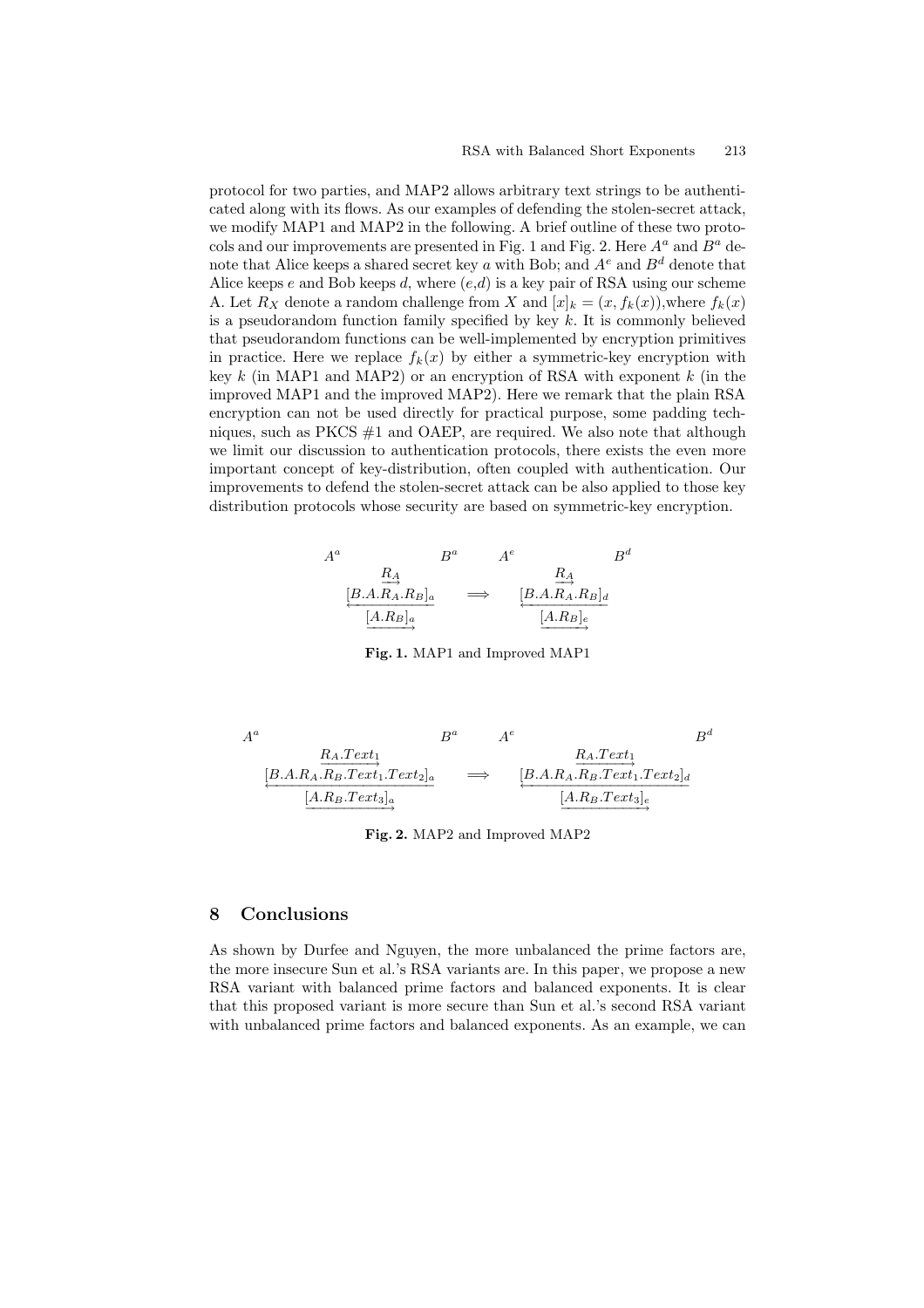construct an instance of RSA with  $p$  of 512 bits,  $q$  of 513 bits, and  $d$  and  $e$  of 568 bits. In addition, for repairing the security of Sun, Yang, and Laih's third RSA variant, we also present another RSA variant with balanced prime factors and  $\log_2 e + \log_2 d \approx \log_2 N + l_k$ . This variant is designed for rebalancing the computation cost between encryption and decryption. It should be noted that in this variant the private exponent  $d$  must be large enough to defend against the Durfee-Nguyen attack and its extensions. Based on RSA, we also give an application to entity authentication in order to defend the stolen-secret attack. Our RSA variants can be applied to realize such an application, while RSA-CRT can not.

### Acknowledgements

The authors wish to acknowledge the anonymous reviewers for valuable comments and thank helpful discussions with Chiung-Hsun Chen, Mu-En Wu and Ting-Yao Lin on several points in the paper. This research was supported in part by the National Science Council, Taiwan, under contract NSC-93-2213-E-007-102.

## References

- 1. Bellare,M., Rogaway, P.: Entity authentication and key distribution. Proceedings of Crypto '93 , LNCS 773 (1994) 232-249
- 2. Boneh, D., Durfee, G.: Cryptanalysis of RSA with private key  $d$  less than  $N^{0.292}$ . Proceedings of Eurocrypt '99, LNCS 1592 (1999) 1–11
- 3. Cavallar, S., Dodson B., Lenstra, A. K., Lioen, W., Montgomery, P. L., Murphy, B., te Riele, H., Aardal, K., Gilchrist, J., Guillerm, G., Leyland, P., Marchand, J., Morain, F., Muffett, A., Putnam, C., Putnam, C., Zimmermann,P.: Factorization of 512-bit RSA key using the number field sieve. Proceedings of Eurocrypt'00, LNCS 1807 (2000) 1-18
- 4. Coppersmith, D.: Finding a Small Root of a Bivariate Integer Equation; Factoring with High Bits Known. Proceedings of Eurocrypt'96, LNCS 1070 (1996) 178–189
- 5. Durfee, G., Nguyen, P.: Cryptanalysis of the RSA Schemes with Short Secret Exponent from Asiacrypt'99. Proceedings of Asiacrypt'00, LNCS 1976 (2000) 14–29
- 6. Herstein, I. N.: Topics in Algebra, Xerox Corporation. (1975)
- 7. Hong, H. S., Lee, H. K., Lee, H. S., Lee, H. J.: The better bound of private key in RSA with unbalanced primes. Applied Mathematics and Computation, Vol. 139 (2003) 351-362
- 8. http://www.alpertron.com.ar/ECM.HTM
- 9. Joye,M., Quisquater, J. J., Yen, S. M., Yung, M.: Security paradoxes: how improving a cryptosystem may weaken it. Proceedings of the Ninth National Conference on Information Security (1999) 27-32
- 10. Lenstra,A., Lenstra, H., Lovasz, L.: Factoring polynomial with rational coefficients. Mathematiche Annalen, Vol. 261 (1982) 515-534
- 11. Lenstra Jr, H. W.: Factoring integers with elliptic curves. Annuals of Mathematics, vol. 126 (1987) 649–673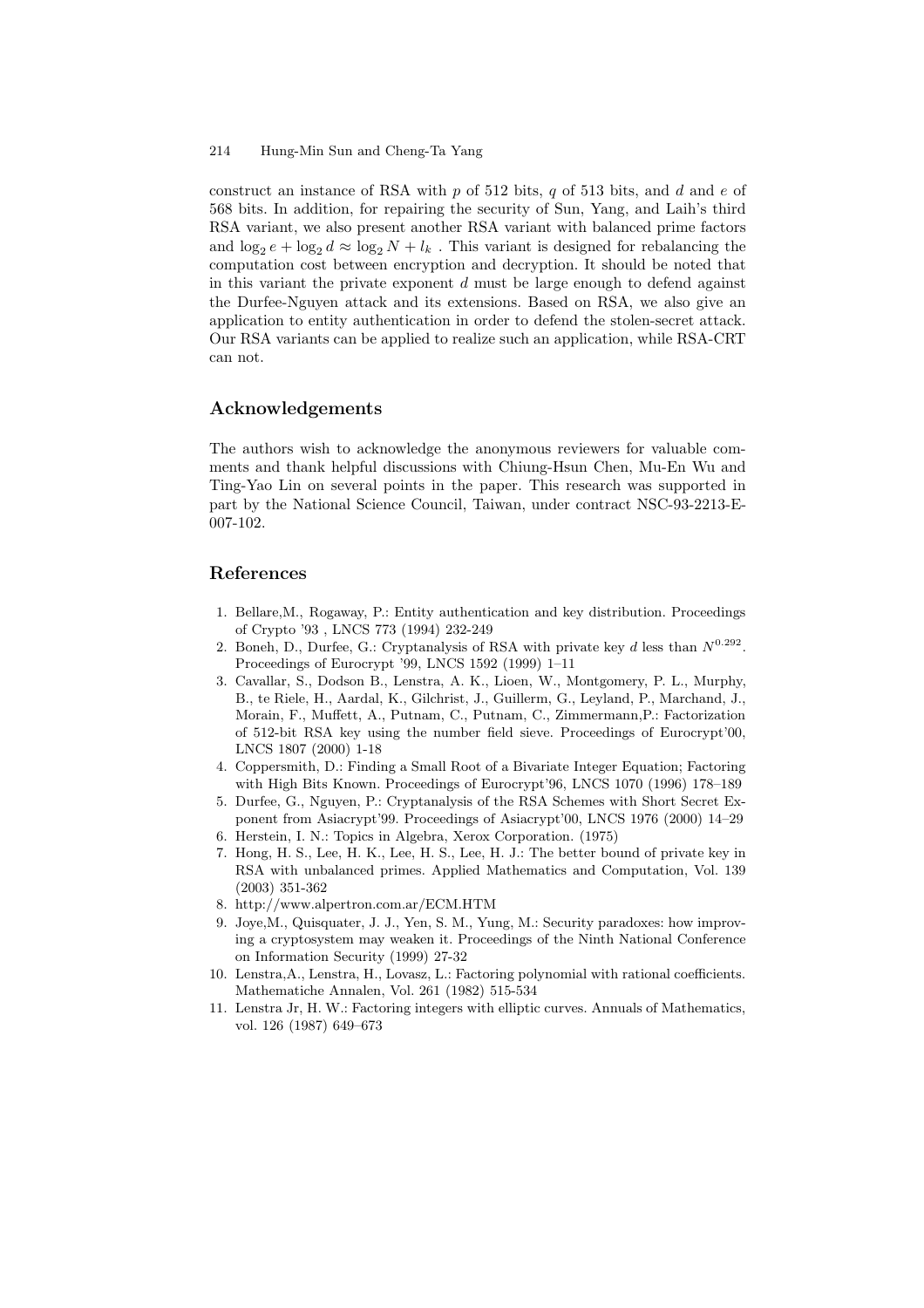- 12. Pinch, R.: Extending the Wiener attack to RSA-type cryptosystems. Electronics Letters, Vol. 31 (1995) 1736-1738
- 13. Pollard, J.: Theorems of factorization and primality testing. Proc. Cambridge Philos. Soc., (1974) 76:521–528
- 14. Rivest, R. L., Shamir, A., Adleman, L. M.: A method for obtaining digital signatures and public-key cryptosystems. Comm. ACM, Vol. 21 (1987) 120-126
- 15. Rivest, R., Silverman, R. D.: Are strong primes needed for RSA?. The 1997 RSA Laboratories Seminar series, Seminar Proceedings (1997)
- 16. Sakai, R., Morii, M., Kasahara, M.: New key generation algorithm for RSA cryptosystem. IEICE Transactions on Fundamentals, Vol. E77-A (1994) 89-97
- 17. Sun, H. M., Yang, W. C., Laih, C. S.: On the design of RSA with short secret exponent. Proceedings of Asiacrypt'99, LNCS 1716 (1999) 150–164
- 18. Sun, H. M., Yang, W. C., Laih, C. S.: On the design of RSA with short secret exponent. Journal of Inforamtion Science and Engineering, Vol.18 No.1 (January 2002) 1-18
- 19. Verheul, E., van Tilborg, H.: Cryptanalysis of less short RSA secret exponents. Applicable Algebra in Engineering, Communication and Computing, Vol. 8 (1997) 425-435
- 20. de Weger, B.: Cryptanalysis of RSA with small prime difference. Applicable Algebra in Engineering, Communication and Computing, Vol. 13 (2002) 17-28
- 21. Wiener, M.: Cryptanalysis of short RSA secret exponents. IEEE Transactions on Information Theory, Vol. 36, no. 3 (1990) 553–558

## Appendix A : Sun, Yang, and Laih's RSA Variants

Scheme(I) input:  $l_N, l_p, l_d$ , and  $\gamma$ ; output: e, d, p, q and N.

- Step 1. Select two random primes  $p < q$  such that both p and N are sufficiently large to defend factorization algorithms such as ECM[11] and NFS[3].
- Step 2. Randomly select the secret exponent d such that  $l_d + l_p > \frac{1}{3}l_N$  and  $d > 2^{\gamma} p^{0.5}$ , where  $\gamma$  is the security parameter (larger than 64).
- Step 3. If the public exponent e defined by  $ed \equiv 1(\bmod{\phi(N)})$  is not larger than  $\frac{\phi(N)}{2}$ , one restarts the previous step.

It is clear that for the first RSA variant, the improved one with balanced  $p$  and  $q$  is, in fact, the standard RSA. Hence, it is impossible to make  $d$  short below Boneh and Durfee's bound and Wiener's bound.

- Scheme(II) input:  $l_N$ ; output: e, d, p, q and N.
	- Step 1. Randomly select a prime p of  $\frac{1}{2}l_N 112$  bits, and a k of 112 bits.
	- Step 2. Randomly select a d of  $\frac{1}{2}l_N + 56$  bits coprime with  $k(p-1)$ .
	- Step 3. We can unique determined two numbers u and v, such that  $du$  $k(p-1)v = 1$ , where  $0 < u < k(p-1)$ ,  $0 < v < d$ .
	- Step 4. If  $gcd(v + 1, d) \neq 1$ , then go to step 2.
	- Step 5. Select a number h of 56 bits until  $q = v + hd + 1$  is prime.
	- Step 6. Let  $p,q,e = u + hk(p-1),d$ , and  $N = pq$  are the parameters of RSA.

For the second RSA variant, it is impossible to make  $p$  and  $q$  balanced because p is of  $\frac{1}{2} \log_2 N - 112$  bits and q is of  $\frac{1}{2} \log_2 N + 112$  bits in this variant.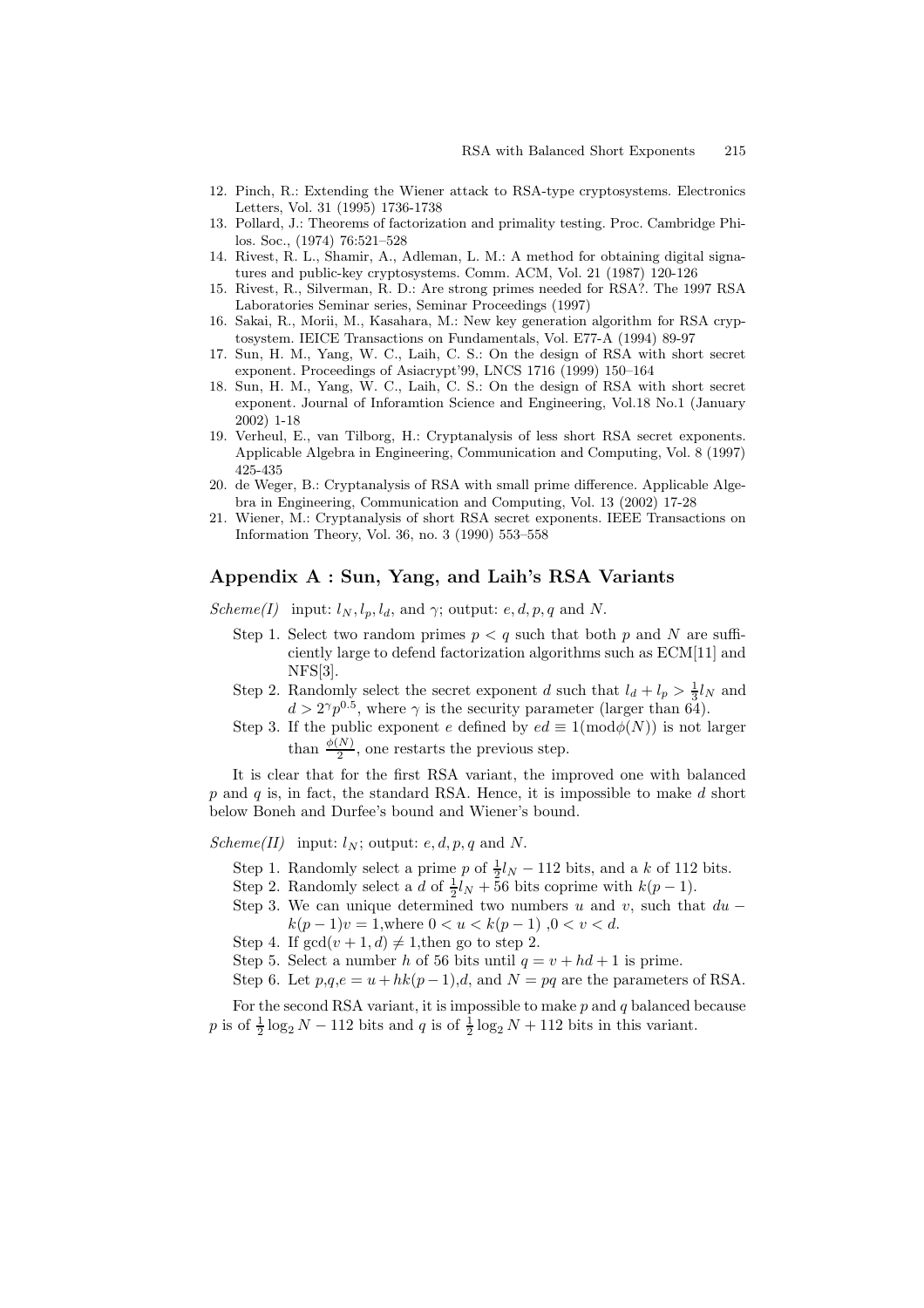Scheme(III) input:  $l_N, l_n, l_d$ , and  $l_k$ ; output: e, d, p, q and N.

- Step 1. Randomly select a prime number p of length  $l_p$ , such that it is large enough to make an ECM[11] attack infeasible.
- Step 2. Randomly select a number  $k$  of length  $l_k$ .
- Step 3. Randomly select a number d of length  $l_d$  and  $gcd(k(p-1), d) = 1$ .
- Step 4. we can uniquely determine two numbers u and v such that  $du'$   $k(p-1)v' = 1$ , where  $0 < u' < k(p-1)$  and  $0 < v' < d$ .
- Step 5. If  $gcd(v'+1, d) \neq 1$ , then go to Step 3.
- Step 6. Randomly select a number h of length  $l_N l_p l_d$ , then compute  $u = u' + hk(p-1)$  and  $v = v' + hd$ .
- Step 7. If  $v + 1$  is not a prime number, go to Step 6.
- Step 8. Let p,  $q = v + 1$ ,  $e = u$ , d, and  $N = pq$  are the parameters of RSA.

For the third RSA variant, the possibly constructed RSA with balanced  $p$  and q are only those instances of RSA with d of  $\frac{1}{2} \log_2 N$  bits and e of  $\frac{1}{2} \log_2 N + l_k$ bits, e.g.,  $l_k=112$ . This is due to the limitation of  $\log_2 p + \log_2 d \leq \log_2 N$ .

## Appendix B : An Instance of RSA with Balanced Prime Factors and Balanced Exponents

As an example for Scheme A, we construct an instance of RSA with  $p$  of  $512$ bits,  $q$  of 513 bits,  $d$  and  $e$  of 568 bits.

- $p =$ EB73E838 FE3A755B 1B08C0A5 4070CF38 62046A3D 77E26D54 73EB8541 6662E060 25388EC1 17129F9F D3F7E81A 81CC11DC 0ED30F96 39E201C4 FAC77E73 73B75CDD
- $q = 1$  E47C6F97 82515CEE 69DA0782 A1D1DEF3 A7F15B88 F513242F CF505867 24AB9F4F 39349987 006B5AE6 3A0FBFA7 A7BBFAC7 8D6B0BEE 04089C0C 7F82C605 85A66B79
- $d =$  F34255 6EB55834 5EB2023d 33DA5792 8C373385 86B72B71 D0A19BB6 4B490155 74BBB648 287F297F 865313B7 4F17982D D854F694 82C19436 91F7FB5B B73BE6CB 66952AC4 1A416E69
- $e =$  D01CD7 7DA75CA6 39247A84 45E39813 B98BF2DC 13DEEC98 D31725A4 52F83345 0647E852 0CA70032 600B582B 1B2BB83F 9DF38D6E 1F73069C C2B05BCB 81710127 D33D9414 D5654D39

## Appendix C: Two Instances of RSA with Balanced Prime Factors and Trade-off Exponents

As an example for Scheme B, we construct an instance of RSA with  $p$  and  $q$  of 512 bits, d of 540 bits, and e of 596 bits.

 $p =$  DE7332C0 6DDB34F5 86598C8F 2F103983 EE86007F DFB44CBF F503F1EB F4BCD507 23EA54EA 5E9AE43F 7FC54021 CD026D8B C23B48CD D00ECDA2 9054EBB5 C5A6D063